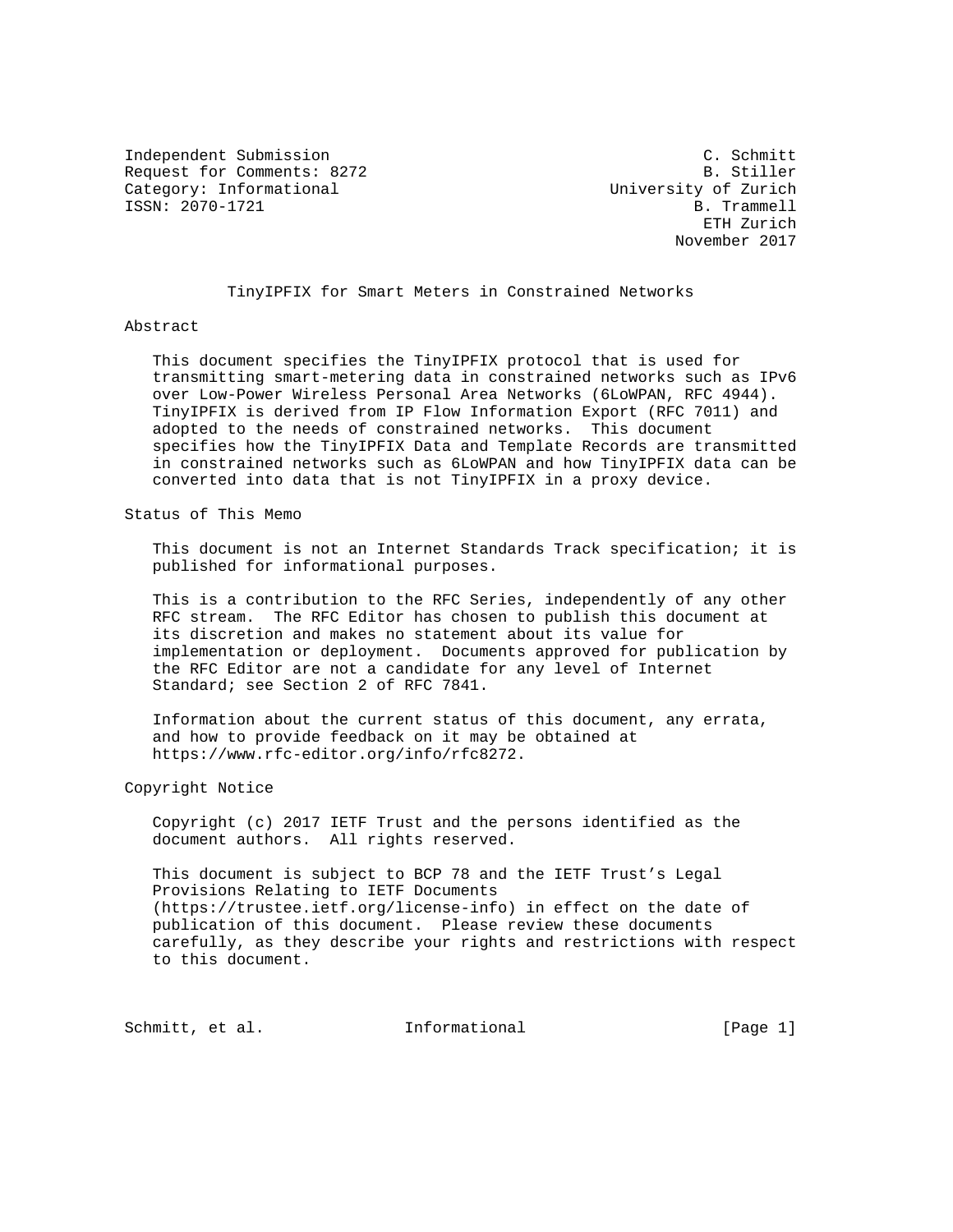Table of Contents

|  |  | 3                                                                                                                                                                                                                                                                                                                                                                                                                                                                                                                                                                                                                                       |
|--|--|-----------------------------------------------------------------------------------------------------------------------------------------------------------------------------------------------------------------------------------------------------------------------------------------------------------------------------------------------------------------------------------------------------------------------------------------------------------------------------------------------------------------------------------------------------------------------------------------------------------------------------------------|
|  |  | $\overline{3}$                                                                                                                                                                                                                                                                                                                                                                                                                                                                                                                                                                                                                          |
|  |  | $\overline{4}$                                                                                                                                                                                                                                                                                                                                                                                                                                                                                                                                                                                                                          |
|  |  | $\overline{6}$                                                                                                                                                                                                                                                                                                                                                                                                                                                                                                                                                                                                                          |
|  |  | 6                                                                                                                                                                                                                                                                                                                                                                                                                                                                                                                                                                                                                                       |
|  |  | 7                                                                                                                                                                                                                                                                                                                                                                                                                                                                                                                                                                                                                                       |
|  |  | 7                                                                                                                                                                                                                                                                                                                                                                                                                                                                                                                                                                                                                                       |
|  |  | 8                                                                                                                                                                                                                                                                                                                                                                                                                                                                                                                                                                                                                                       |
|  |  | $\mathsf{Q}$                                                                                                                                                                                                                                                                                                                                                                                                                                                                                                                                                                                                                            |
|  |  | 11                                                                                                                                                                                                                                                                                                                                                                                                                                                                                                                                                                                                                                      |
|  |  | 14                                                                                                                                                                                                                                                                                                                                                                                                                                                                                                                                                                                                                                      |
|  |  | 15                                                                                                                                                                                                                                                                                                                                                                                                                                                                                                                                                                                                                                      |
|  |  | 18                                                                                                                                                                                                                                                                                                                                                                                                                                                                                                                                                                                                                                      |
|  |  | 19                                                                                                                                                                                                                                                                                                                                                                                                                                                                                                                                                                                                                                      |
|  |  | 20                                                                                                                                                                                                                                                                                                                                                                                                                                                                                                                                                                                                                                      |
|  |  | 2.1                                                                                                                                                                                                                                                                                                                                                                                                                                                                                                                                                                                                                                     |
|  |  | 21                                                                                                                                                                                                                                                                                                                                                                                                                                                                                                                                                                                                                                      |
|  |  | 24                                                                                                                                                                                                                                                                                                                                                                                                                                                                                                                                                                                                                                      |
|  |  | 25                                                                                                                                                                                                                                                                                                                                                                                                                                                                                                                                                                                                                                      |
|  |  | 25                                                                                                                                                                                                                                                                                                                                                                                                                                                                                                                                                                                                                                      |
|  |  | 25                                                                                                                                                                                                                                                                                                                                                                                                                                                                                                                                                                                                                                      |
|  |  | 26                                                                                                                                                                                                                                                                                                                                                                                                                                                                                                                                                                                                                                      |
|  |  | 26                                                                                                                                                                                                                                                                                                                                                                                                                                                                                                                                                                                                                                      |
|  |  | 26                                                                                                                                                                                                                                                                                                                                                                                                                                                                                                                                                                                                                                      |
|  |  | 26                                                                                                                                                                                                                                                                                                                                                                                                                                                                                                                                                                                                                                      |
|  |  | 27                                                                                                                                                                                                                                                                                                                                                                                                                                                                                                                                                                                                                                      |
|  |  | 27                                                                                                                                                                                                                                                                                                                                                                                                                                                                                                                                                                                                                                      |
|  |  | 28                                                                                                                                                                                                                                                                                                                                                                                                                                                                                                                                                                                                                                      |
|  |  | 29                                                                                                                                                                                                                                                                                                                                                                                                                                                                                                                                                                                                                                      |
|  |  | 30                                                                                                                                                                                                                                                                                                                                                                                                                                                                                                                                                                                                                                      |
|  |  | Introduction $\ldots \ldots \ldots \ldots \ldots \ldots \ldots \ldots$<br>$Terminology \ldots \ldots \ldots \ldots \ldots \ldots \ldots \ldots \ldots$<br>Hardware Constraints<br>Packet Size Constraints<br>Transport Protocol Constraints<br>Application Scenarios for TinyIPFIX<br>5. Architecture for TinyIPFIX<br>TinyIPFIX Message Format<br>TinyIPFIX Message Header<br>TinyIPFIX Template Record Format<br>Field Specifier Format<br>TinyIPFIX Data Record Format<br>7.1. Expanding the Message Header<br>Translating the Set Headers<br>Expanding the Template Record Header<br>Normative References<br>Informative References |

Schmitt, et al. **Informational** [Page 2]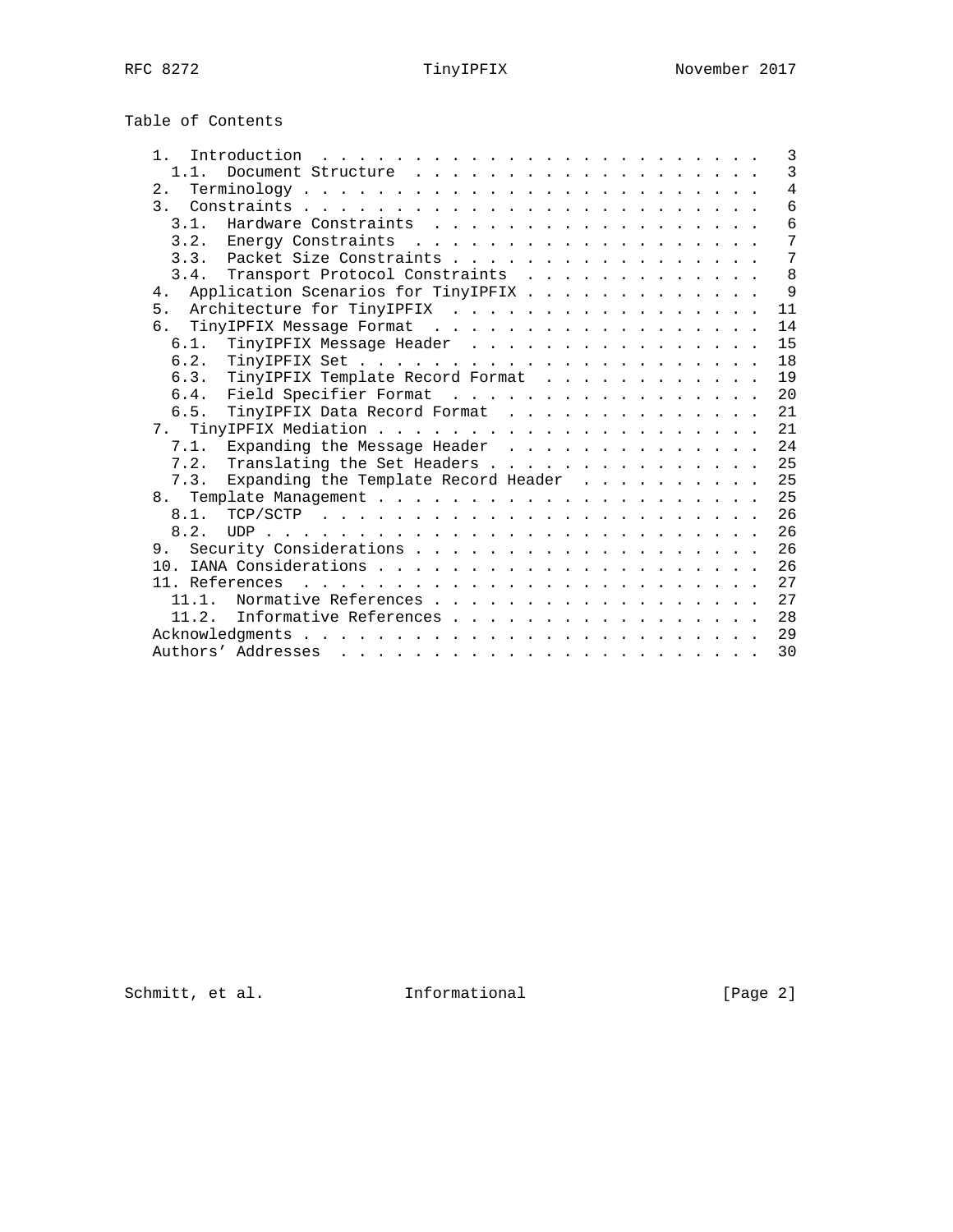# 1. Introduction

 Smart meters that form a constrained wireless network need an application-layer protocol that allows the efficient transmission of metering data from the devices to a central analysis device. The meters used to build such networks are usually equipped with low-cost and low-power hardware. This leads to constraints in computational capacities, available memory, and networking resources.

 The devices are often battery powered and are expected to run for a long time without having the possibility of recharging themselves. In order to save energy, smart meters often power off their wireless networking device. Hence, they don't have a steady network connection; they are only part of the wireless network as needed when there is data to be exported. A push protocol like TinyIPFIX, where data is transmitted autonomically from the meters to one or more collectors, is suitable for reporting metering data in such networks.

 TinyIPFIX is derived from IPFIX [RFC7011]; therefore, it inherits most of IPFIX's properties. One of these properties is the separation of data and its data description by encoding the former in Data Sets and the latter in Template Sets.

 Transforming TinyIPFIX to IPFIX as per [RFC7011] is very simple and can be done on the border between the constrained network and the more general network. The transformation between one form of IPFIX data into another is known as "IPFIX Mediation" [RFC5982]. Hence, smart-metering networks that are based on TinyIPFIX can be easily integrated into an existing IPFIX measurement infrastructure.

## 1.1. Document Structure

 Section 2 introduces the terminology used in this document. Afterwards, hardware and software constraints in constrained networks, which will motivate our modifications to the IPFIX protocol, are discussed in Section 3. Section 4 describes the application scenarios and Section 5 describes the architecture for TinyIPFIX. Section 6 defines the TinyIPFIX protocol itself and discusses the differences between TinyIPFIX and IPFIX. The Mediation Process from TinyIPFIX to IPFIX is described in Section 7. Section 8 defines the process of Template Management on the Exporter and the Collector. Section 9 and Section 10 discuss the security and IANA considerations for TinyIPFIX.

Schmitt, et al. **Informational** [Page 3]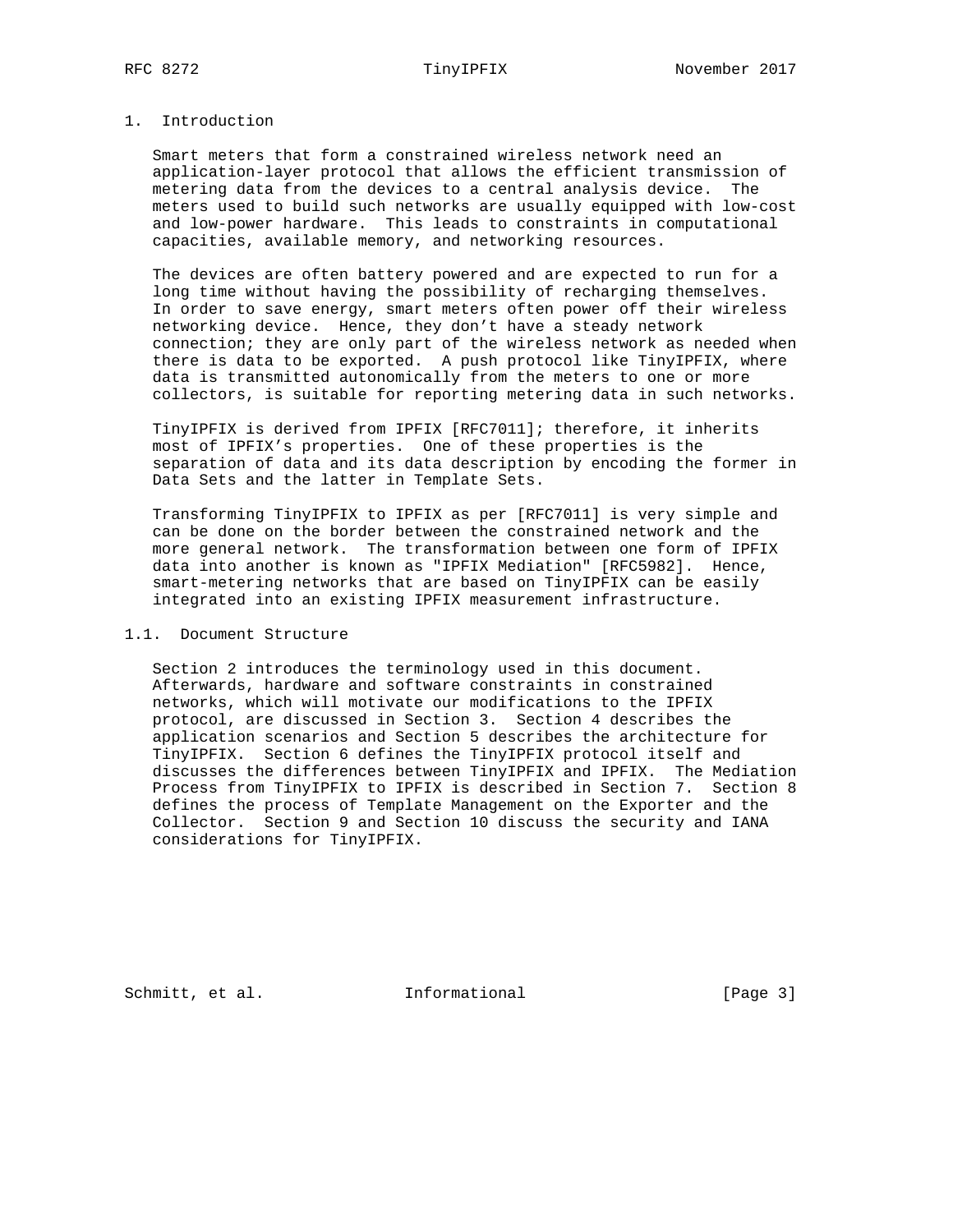### 2. Terminology

 Most of the terms used in this document are defined in [RFC7011]. Each of these terms begins with a capital letter. Most of the terms that are defined for IPFIX can be used to describe TinyIPFIX. This document uses the term "IPFIX" to refer to IPFIX as defined in [RFC7011] and the term TinyIPFIX for the protocol specified in this draft document assuming constrained networks. The prefix "Tiny" is added to IPFIX to distinguish between the IPFIX version and the TinyIPFIX version.

 The terms IPFIX Message, IPFIX Device, Set, Data Set, Template Set, Data Record, Template Record, Collecting Process, Collector, Exporting Process, and Exporter are defined as in [RFC7011]. The term IPFIX Mediator is defined in [RFC5982]. The terms Intermediate Process, IPFIX Proxy, IPFIX Concentrator are defined in [RFC6183].

 All the terms above have been adapted from the IPFIX definitions. As they keep a similar notion but in a different context of constrained networks, the term "TinyIPFIX" now precedes the defined terms.

 The term "smart meter" is used to refer to constrained devices like wireless sensor nodes, motes, or any other kind of small constrained device that can be part of a network that is based on IEEE 802.15.4 and 6LoWPAN [RFC4944].

TinyIPFIX Exporting Process

 The TinyIPFIX Exporting Process is a process that exports TinyIPFIX Records.

TinyIPFIX Exporter

 A TinyIPFIX Exporter is device that contains at least one TinyIPFIX Exporting Process.

## TinyIPFIX Collecting Process

 The TinyIPFIX Collecting Process is a process inside a device that is able to receive and process TinyIPFIX Records.

## TinyIPFIX Collector

 A TinyIPFIX Collector is a device that contains at least one TinyIPFIX Collecting Process.

Schmitt, et al. **Informational** [Page 4]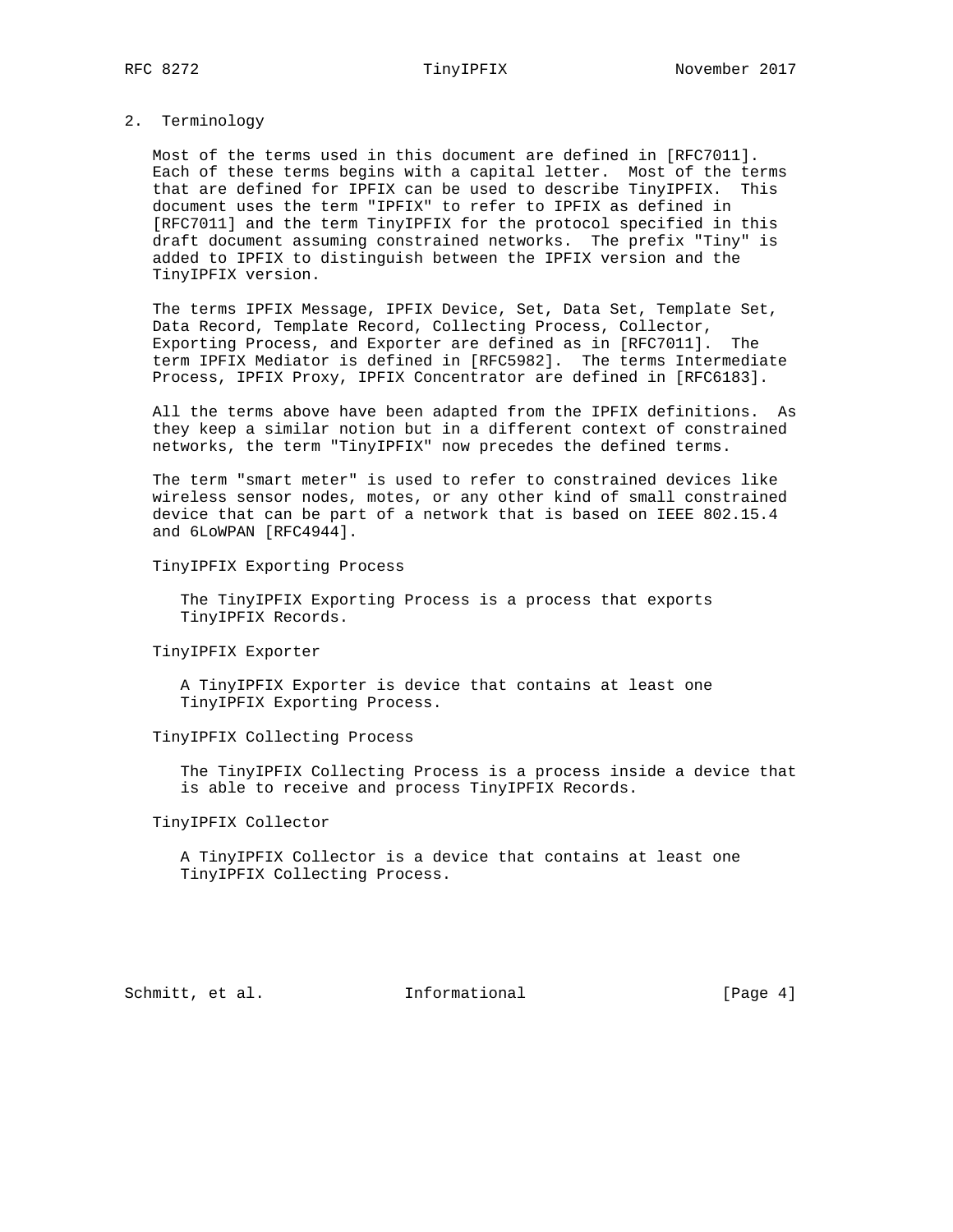### TinyIPFIX Device

 A TinyIPFIX Device is a device that contains one or more TinyIPFIX Collectors or one or more TinyIPFIX Exporters.

### TinyIPFIX Smart Meter

 A TinyIPFIX Smart Meter is a device that contains the functionality of a TinyIPFIX Device. It is usually equipped with one or more sensors that meter a physical quantity, like power consumption, temperature, or physical tampering with the device. Every TinyIPFIX Smart Meter MUST at least contain a TinyIPFIX Exporting Process. It MAY contain a TinyIPFIX Collecting Process in order to work as a TinyIPFIX Proxy or TinyIPFIX Concentrator.

### TinyIPFIX Data Record

 A TinyIPFIX Data Record equals an IPFIX Data Record in [RFC7011]. The term is used to distinguish between IPFIX and TinyIPFIX throughout this document.

## TinyIPFIX Template Record

 A TinyIPFIX Template Record is similar to an IPFIX Template Record in [RFC7011]. The Template Record Header is substituted with a TinyIPFIX Template Record Header and is otherwise equal to a Template Record. See Section 6.3.

## TinyIPFIX Set

 The TinyIPFIX Set is a group of TinyIPFIX Data Records or TinyIPFIX Template Records with a TinyIPFIX Set Header. Its format is defined in Section 6.2.

## TinyIPFIX Data Set

 The TinyIPFIX Data Set is a TinyIPFIX Set that contains TinyIPFIX Data Records.

## TinyIPFIX Template Set

 A TinyIPFIX Template Set is a TinyIPFIX Set that contains TinyIPFIX Template Records.

Schmitt, et al. **Informational** [Page 5]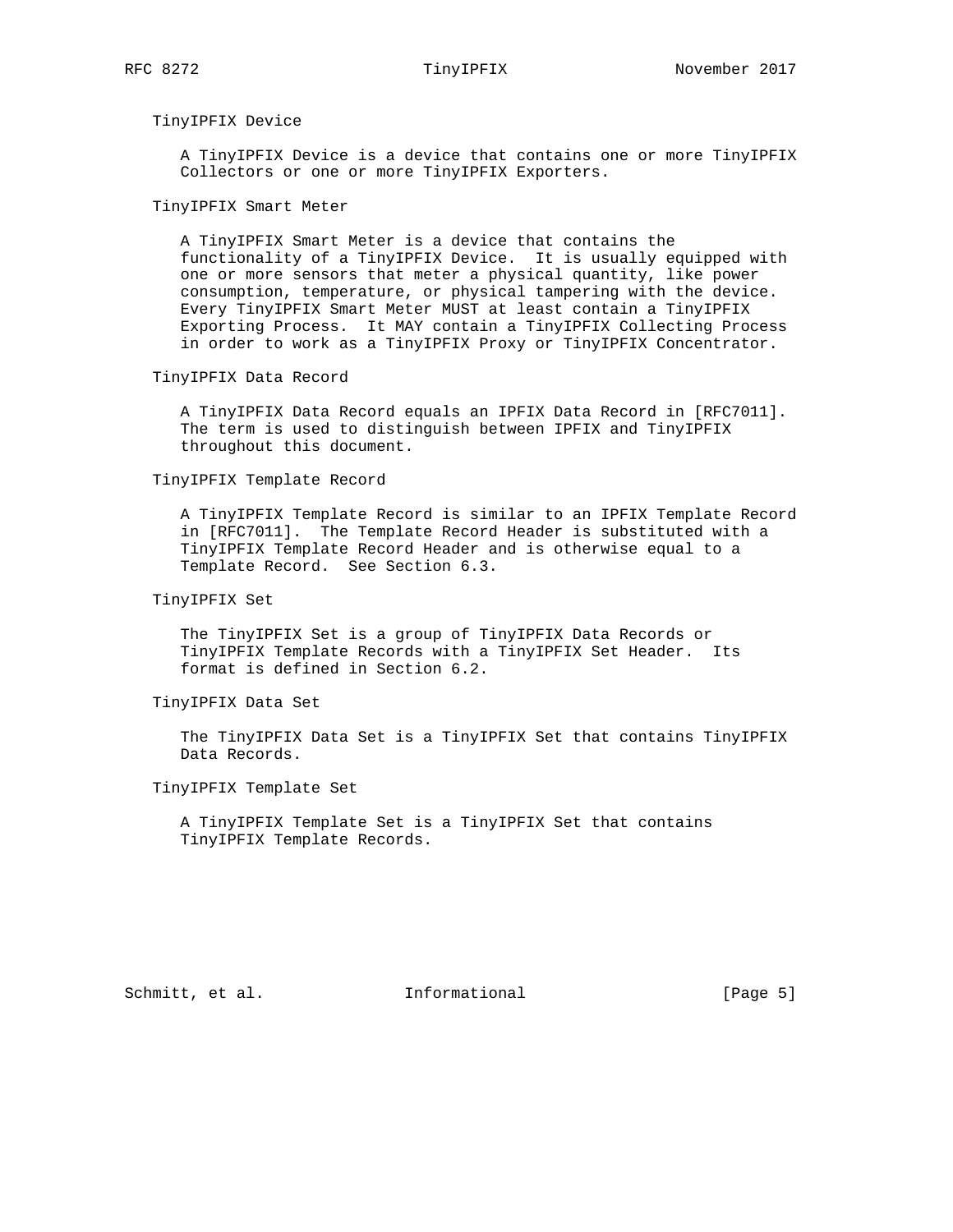TinyIPFIX Message

 The TinyIPFIX Message is a message originated by a TinyIPFIX Exporter. It is composed of a TinyIPFIX Message Header and one or more TinyIPFIX Sets. The TinyIPFIX Message Format is defined in Section 6.

TinyIPFIX Intermediate Process

 A TinyIPFIX Intermediate Process is an IPFIX Intermediate Process that can handle TinyIPFIX Messages.

TinyIPFIX Proxy

 A TinyIPFIX Proxy is an IPFIX Proxy that can handle TinyIPFIX Messages.

TinyIPFIX Concentrator

 A TinyIPFIX Concentrator is device that can handle TinyIPFIX Messages (e.g., pre-process them) and is not constrained.

TinyIPFIX Proxy

 A TinyIPFIX Proxy is an IPFIX Proxy that can handle TinyIPFIX Messages and is not constrained.

 A TinyIPFIX Transport Session is defined by the communication between a TinyIPFIX Exporter (identified by an 6LoWPAN-Address, the Transport Protocol, and the Transport Port) and a TinyIPFIX Collector (identified by the same properties).

 The key words "MUST", "MUST NOT", "REQUIRED", "SHALL", "SHALL NOT", "SHOULD", "SHOULD NOT", "RECOMMENDED", "NOT RECOMMENDED", "MAY", and "OPTIONAL" in this document are to be interpreted as described in BCP 14 [RFC2119] [RFC8174] when, and only when, they appear in all capitals, as shown here.

# 3. Constraints

## 3.1. Hardware Constraints

 The target devices for TinyIPFIX are usually equipped with low-cost hardware; therefore, they face several constraints concerning CPU and memory [Schmitt09]. For example, the IRIS mote from Crossbow Technologies, Inc. has a size of  $58 \times 32 \times 7$  mm (without a battery pack) [IRIS]. Thus, there is little space for a micro-controller, memory (128 kb program flash, 512 kb measurement serial flash, 8 kb

Schmitt, et al. **Informational** [Page 6]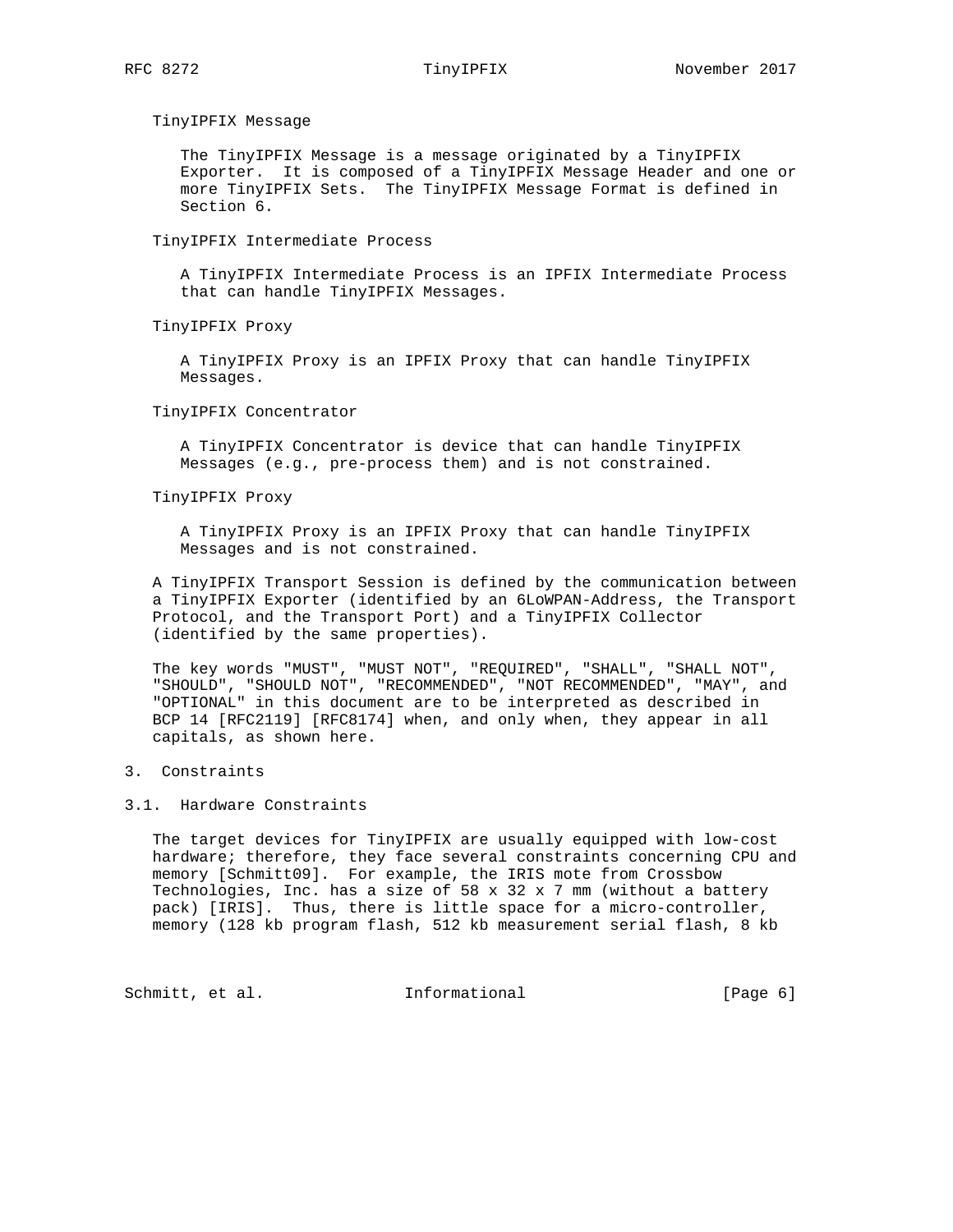RAM, 4 kb configuration EEPROM), and radio-frequency transceiver, which are located on the board. The TelosB motes produced by Crossbow Technologies, Inc. [TelosB] and ADVANTIC SISTEMAS Y SERVICIOS S.L. [Advantic] are similar sized, but offering more memory (48 kb flash, 1024 kb serial, flash, 10 kb RAM, 16 kb configuration EEPROM). The same holds for OpenMote, but the offering is 512 kb flash and 32 kb RAM [openMote].

 Network protocols used on such hardware need to respect these constraints. They must be simple to implement using little code and little run-time memory and should produce little overhead when encoding the application payload.

### 3.2. Energy Constraints

 Smart meters that are battery powered have hard energy constraints [Schmitt09]. If two AA 2800-mAh batteries power the mote, they contain approximately 30,240 Joule of energy. If they run out of power, their battery has to be changed, which means physical manipulation to the device is necessary. Therefore, using as little energy as possible for network communication is desired.

 A smart-metering device can save a lot of energy, if it powers down its radio-frequency transceiver. Such devices do not have permanent network connectivity; they are only part of the network as needed. A push protocol, where only one side is sending data, is suitable for transmitting application data under such circumstances. As the communication is unidirectional, a meter can completely power down its radio-frequency transceivers as long as it does not have any data to send. If the metering device is able to keep a few measurements in memory, and if real-time metering is not a requirement, the TinyIPFIX Data Records can be pushed less frequently, therefore saving some more energy on the radio-frequency transceivers.

## 3.3. Packet Size Constraints

 TinyIPFIX is mainly targeted for the use in 6LoWPAN networks, which are based on IEEE 802.15.4 [RFC4944]. However, the protocol can also be used to transmit data in other networks when a mediator is used for translating the TinyIPFIX data into the data format used in the other network (e.g., IPFIX). And the protocol is able to map the 6LoWPAN addresses to the addresses used in the other network. This operation typically consists of per-message re-encapsulation and/or re-encoding. As defined [RFC4944], IEEE 802.15.4 starts from a maximum physical layer packet size of 127 octets (aMaxPHYPacketSize) and a maximum frame overhead of 25 octets (aMaxFrameOverhead), leaving a maximum frame size of 102 octets at the media access control (MAC) layer. On the other hand, IPv6 defines a minimum MTU

Schmitt, et al. **Informational** [Page 7]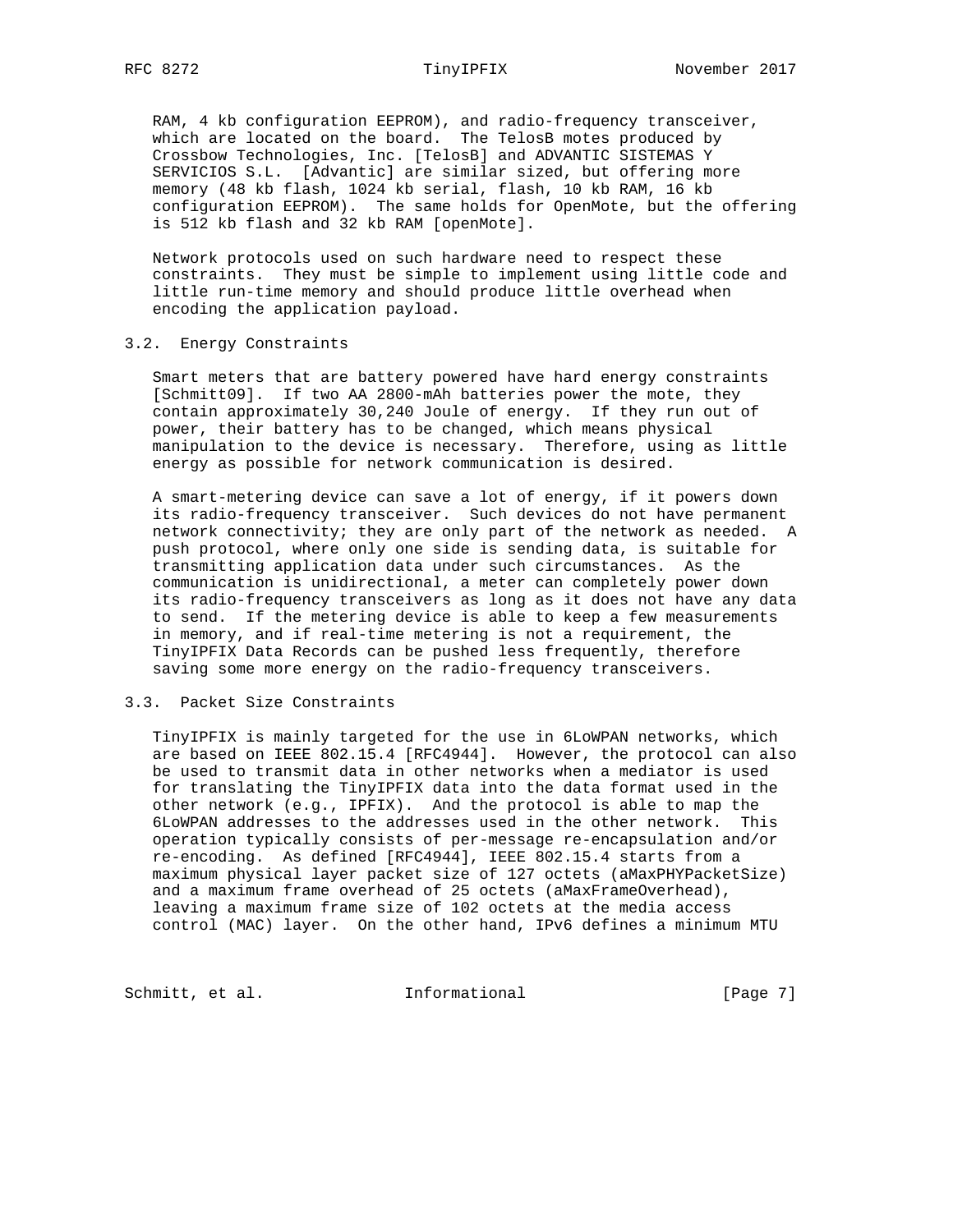of 1280 octets. Hence, fragmentation has to be implemented in order to transmit such large packets. While fragmentation allows the transmission of large messages, its use is problematic in networks with high packet loss because the complete message has to be discarded if only a single fragment gets lost.

 TinyIPFIX enhances IPFIX by a header-compression scheme, which allows the header size overhead to be significantly reduced. Additionally, the overall TinyIPFIX Message size is reduced, which reduces the need for fragmentation.

## 3.4. Transport Protocol Constraints

 The IPFIX standard [RFC7011] defines several transport protocol bindings for the transmission of IPFIX Messages. Stream Control Transmission Protocol (SCTP) support is REQUIRED for any IPFIX Device to achieve standard conformance [RFC7011], and its use is highly recommended. However, sending IPFIX over UDP and TCP MAY also be implemented.

 This transport protocol recommendation is not suitable for TinyIPFIX. A header compression scheme that allows a compression of an IPv6 header from 40 octets down to 2 octets is defined in 6LoWPAN. There is a similar compression scheme for UDP, but there is no such compression for TCP or SCTP headers. If header compression can be employed, more space for application payload is available.

 Therefore, using UDP on the transport layer for transmitting TinyIPFIX Messages is RECOMMENDED. Furthermore, TCP or SCTP are currently not supported on some platforms, like on TinyOS [Harvan08]. Hence, UDP may be the only option.

 Every TinyIPFIX Exporter and Collector MUST implement UDP transport layer support for transmitting data in a constrained network environment. It MAY also offer TCP or SCTP support. In the case in which TCP or SCTP MAY be used, power consumption will grow and the available size of application payload compared to the use of UDP May be reduced. If TinyIPFIX is transmitted over a unconstrained network, using SCTP as a transport-layer protocol is RECOMMENDED. TinyIPFIX works independent of the target environment, because it MUST only be ensured that all intermediate devices can understand TinyIPFIX and be able to extract needed packet information (e.g., IP destination address). TinyIPFIX messages can be included in other transport protocols in the payload whenever is necessary, making TinyIPFIX highly flexible and usable for different communication protocols (e.g., Constrained Application Protocol (CoAP), UDP, TCP). TinyIPFIX itself just specifies a messages format for the collected data to be transmitted.

Schmitt, et al. **Informational** [Page 8]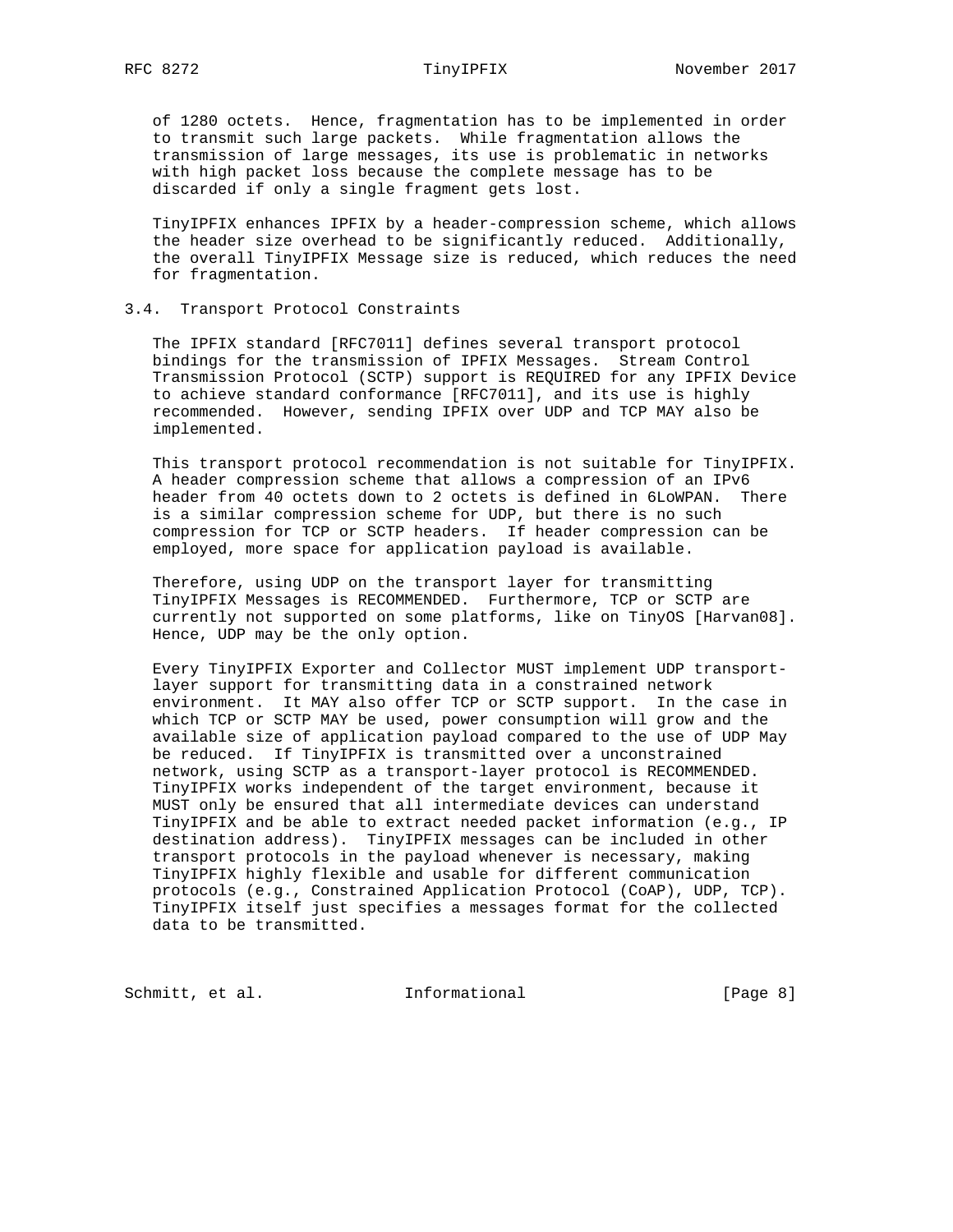The constraints on UDP usage given in Section 6.2 of [RFC5153] apply to TinyIPFIX as well. TinyIPFIX is not intended for use over the open Internet. In general, the networks on which it runs are considered dedicated for sensor operations and are under the control of a single administrative domain.

## 4. Application Scenarios for TinyIPFIX

 TinyIPFIX is derived from IPFIX [RFC7011]; therefore, it is a unidirectional push protocol assuming UDP usage. This means all communication that employs TinyIPFIX is unidirectional from an Exporting Process to a Collecting Process. Hence, TinyIPFIX only fits for application scenarios where meters transmit data to one or more Collectors. In case pull requests should also be supported by TinyIPFIX, it is RECOMMENDED not to change the code of TinyIPFIX much to get along with the restricted memory available [Schmitt2017]. Meaning including just a one bit field, called type, to distinguish between push and pull messages would be feasible, but the filtering SHOULD be done by the gateway and not by the constrained device; meaning if a pull is performed, the constrained device is triggered to create a TinyIPFIX message immediately as usual, set the type field to one instead of zero (for a push message), and send message to the gateway. At the gateway, the filtering is performed based on the pull request.

 If TinyIPFIX is used over UDP, as recommended, packet loss can occur. Furthermore, if an initial Template Message gets lost, and is therefore unknown to the Collector, all TinyIPFIX Data Sets that reference this Template cannot be decoded. Hence, all these Messages are lost if they are not cached by the Collector. It should be clear to an application developer that TinyIPFIX can only be used over UDP if these TinyIPFIX Message losses are not a problem. To avoid this loss, it is RECOMMENDED to repeat the Template Message periodically, keeping in mind that a Template never changes for a constrained device after deployment. Even when Template Messages become lost in the network, the data can be manually translated later when the Template Messages is re-sent. Including an acknowledgement mechanism is NOT RECOMMENDED due to overhead, because this would require storage of any sent data on the constrained devices until it was acknowledged. In critical applications, it is RECOMMENDED to repeat the Template Message more often.

 TinyIPFIX over UDP is especially not a suitable protocol for applications where sensor data trigger policy decisions or configuration updates for which packet loss is not tolerable.

Schmitt, et al. **Informational** [Page 9]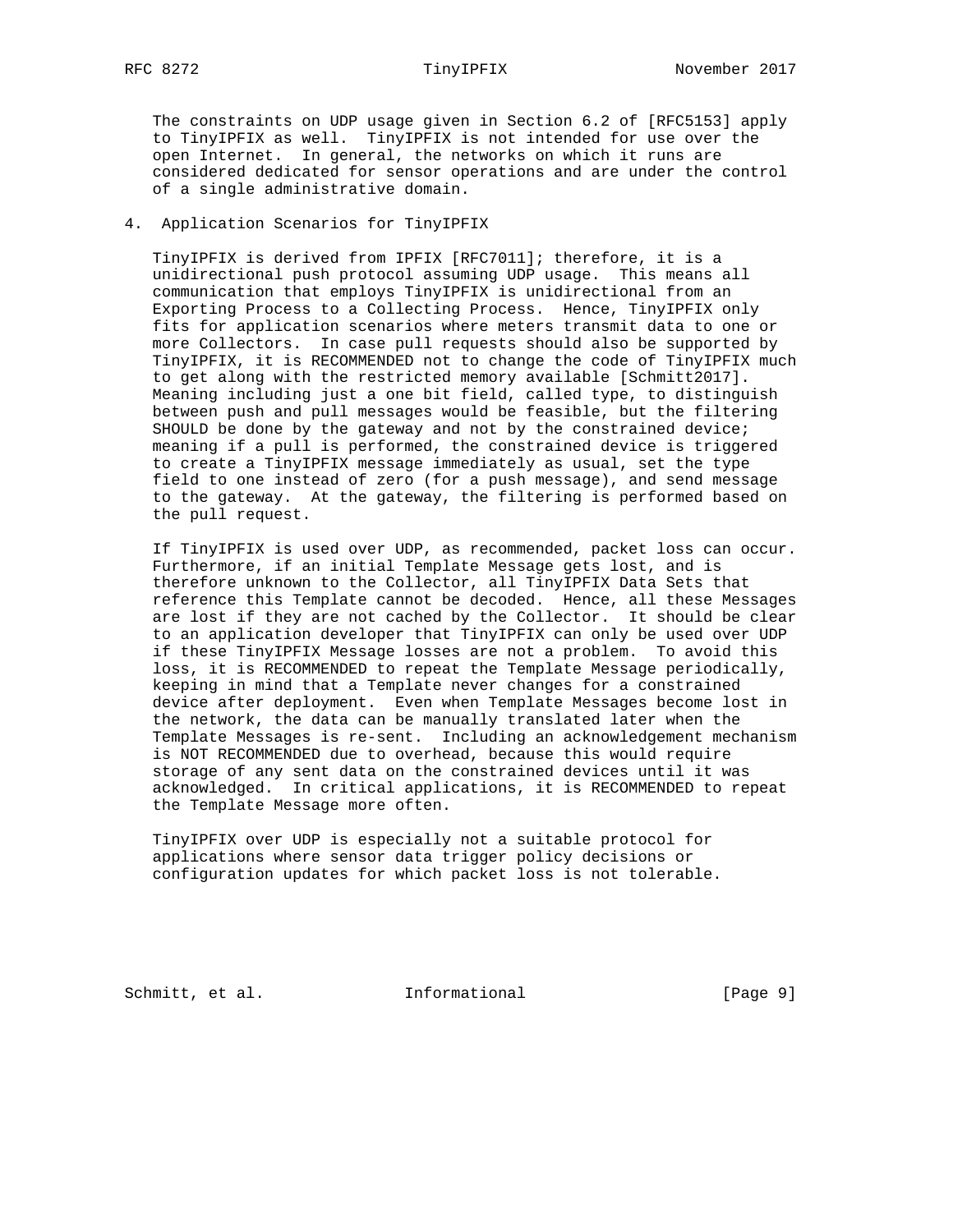Applications that use smart sensors for accounting purposes for long term measurements can benefit from the use of TinyIPFIX. One application for IPFIX is long-term monitoring of large physical volumes. In [Tolle05], Tolle et al. built a system for monitoring a "70-meter tall redwood tree, at a density interval of 5 minutes in time and 2 meters in space". The sensor node infrastructure was deployed to measure the air temperature, relative humidity, and photosynthetically active solar radiation over a long-term period.

 TinyIPFIX is a good fit for such scenarios. Data can be measured by the sensors of the TinyIPFIX Smart Meter over several 5-minute time intervals; the measurements can be accumulated into a single TinyIPFIX Message. As soon as enough measurements are stored in the TinyIPFIX Message, e.g., if the TinyIPFIX Message size fills the available payload in a single IEEE 802.15.4 packet, the wireless transceiver can be activated and the TinyIPFIX Message can be exported to a TinyIPFIX Collector.

 Similar sensor networks have been built to monitor the habitat of animals, e.g., in the "Great Duck Island Project" [GreatDuck] [SMPC04]. The purpose of the sensor network was to monitor the birds by deploying sensors in and around their burrows. The measured sensor data was collected and stored in a database for offline analysis and visualization. Again, the sensors can perform their measurements periodically, accumulate the sensor data, and export them to a TinyIPFIX Collector.

 Other application scenarios for TinyIPFIX could be applications where sensor networks are used for long-term structural health monitoring in order to investigate long-term weather conditions on the structure of a building. For example, a smart-metering network has been built to monitor the structural health of the Golden Gate Bridge [Kim07]. If a sensor network is deployed to perform a long-term measurement of the structural integrity, TinyIPFIX can be used to collect the sensor-measurement data.

 If an application developer wants to decide whether to use TinyIPFIX for transmitting data from smart meters, he must take the following considerations into account:

 1. The application should require a push protocol by default. The timing intervals of when to push data should be predefined before deployment. The property above allows a TinyIPFIX Smart Meter to turn off its wireless device in order to save energy, as it does not have to receive any data.

Schmitt, et al. [Page 10]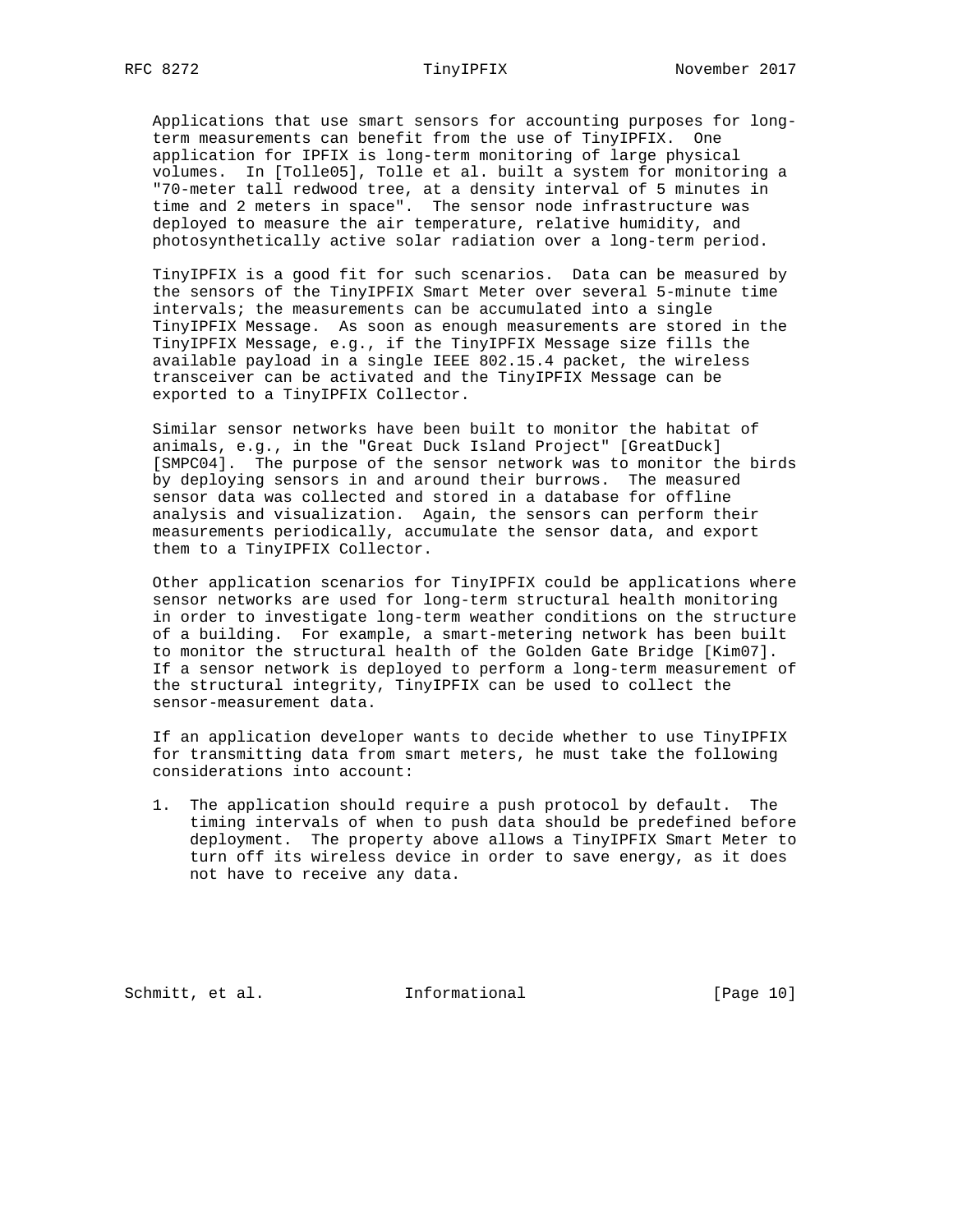- 2. If real-time reporting is not required, the application might benefit from combining several measurements into a single TinyIPFIX Message, causing delay but lowering traffic in the network. TinyIPFIX easily allow the combination of several measurements into a single TinyIPFIX Message (or a single packet). This combination can happen on the TinyIPFIX Smart Meter that combines several of its own measurements. Or, it can happen within a multi-hop wireless network where one IPFIX Proxy combines several TinyIPFIX Messages into a single TinyIPFIX Message before forwarding them.
- 3. The application must accept potential packet loss. TinyIPFIX only fits for applications where metering data is stored for accounting purposes and not for applications where the sensor data triggers configuration changes or policy decisions, except when Message loss is acceptable for some reason.
- 4. The application must not require per-message export timestamps (e.g., for auditing). TinyIPFIX removes export timestamps, generally only useful for Template Management operations, which it also does not support, from IPFIX. This is a minor inconvenience, since per-record timestamp Information Elements are also available in IPFIX.
- 5. Architecture for TinyIPFIX

 The TinyIPFIX architecture is similar to the IPFIX architecture, which is described in [RFC5470]. The most common deployment of TinyIPFIX Smart Meters is shown in Figure 1, where each TinyIPFIX Smart Meter can have different sensors available (e.g., IRIS: Temperature, Humidity, Sound; TelosB: Temperature, Bridgeness, Humidity, GPS) building the sensor data.

Schmitt, et al. [Page 11]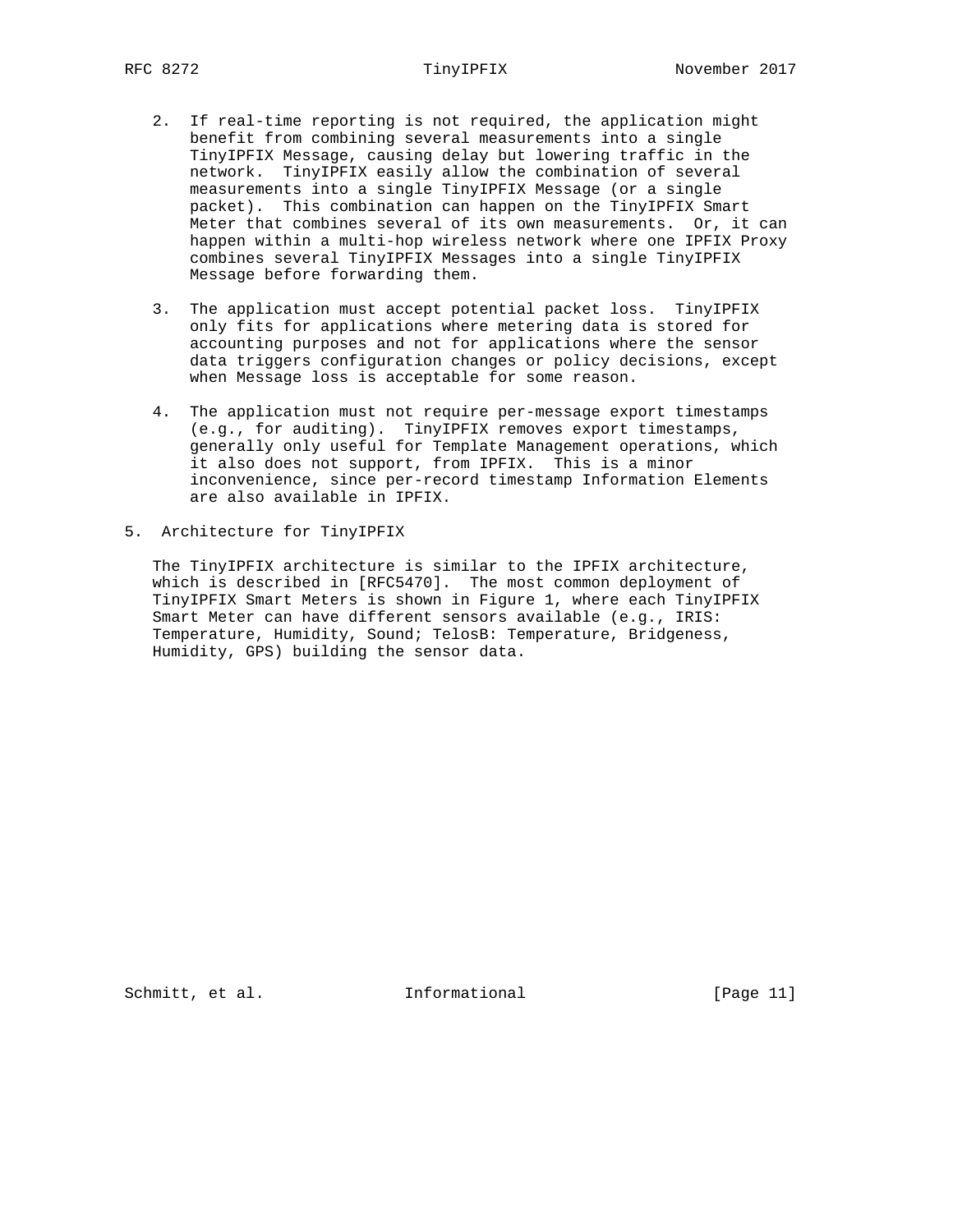

 Figure 1: Direct Transmission between TinyIPFIX Devices and Applications

 A TinyIPFIX Smart Meter (S.M.) receives measurement data from its internal sensors to create its TinyIPFIX Messages. Then, it encodes the results into a TinyIPFIX Message using a TinyIPFIX Exporting Process and exports this TinyIPFIX Message to one or more TinyIPFIX Collectors. The TinyIPFIX Collector runs one or more applications that process the collected sensor data. The TinyIPFIX Collector can be deployed on unconstrained devices at the constrained network border.

 A second way to deploy TinyIPFIX Smart Meter can employ accumulation on TinyIPFIX Messages during their journey through the constrained network as shown in Figure 2. This accumulation can be performed by TinyIPFIX Concentrators. Such devices must have enough resources to perform the accumulation.

Schmitt, et al. [Page 12]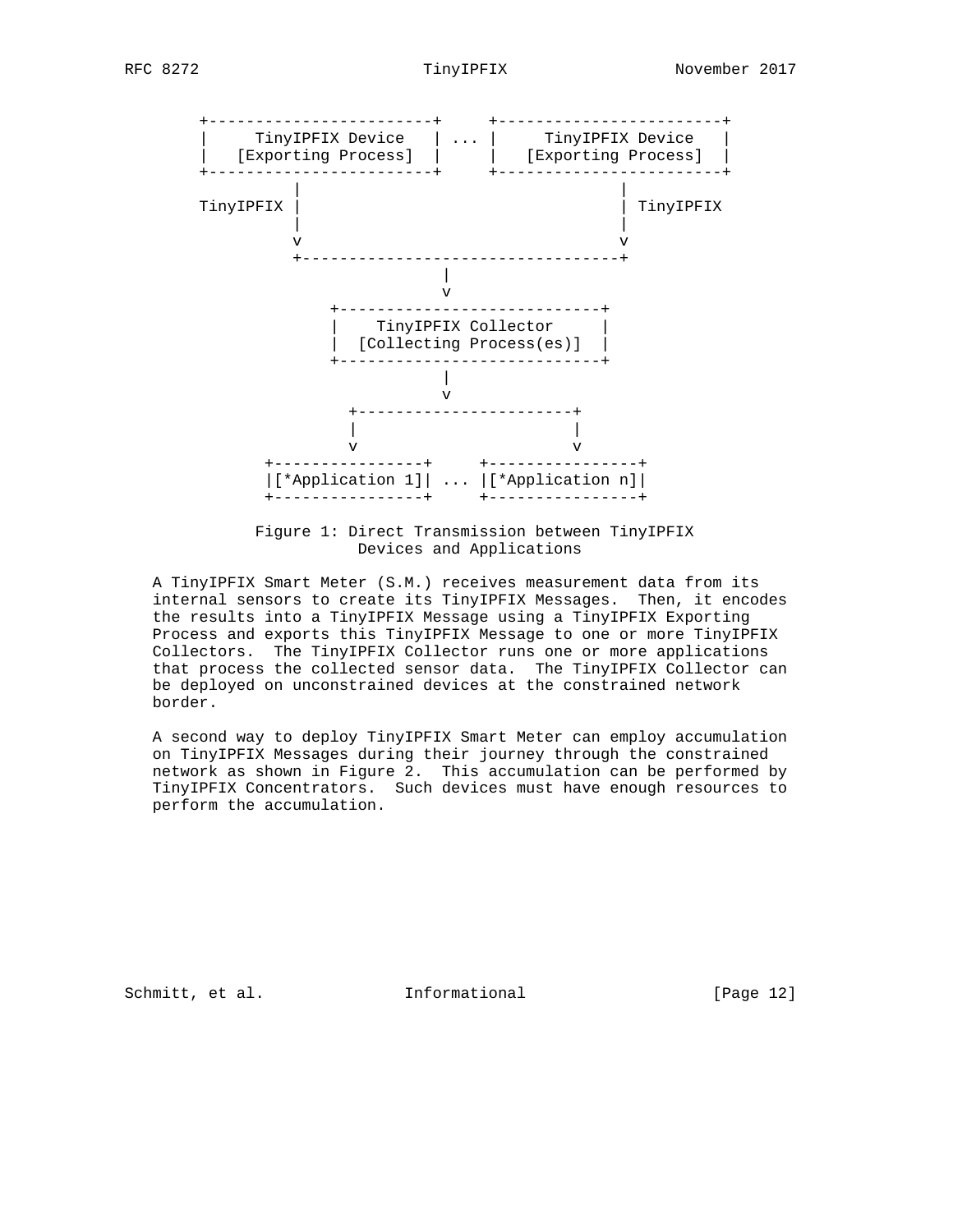

Figure 2: Accumulation of TinyIPFIX

 TinyIPFIX Smart Meters send their data to a TinyIPFIX Concentrator, which needs to have enough storage space to store the incoming data. If the TinyIPFIX Concentrator is hosted in a TinyIPFIX Smart Meter, it MAY also be able to collect data from it sensors, if activated. It may also accumulate the incoming data with its own measurement data. The accumulated data can then be re-exported to one or more Collectors. In that case, the TinyIPFIX Concentrator can be viewed as receiving data from multiple Smart Meters: one locally and some remotely.

 The last deployment, shown in Figure 3, employs another TinyIPFIX Mediation process.

Schmitt, et al. **Informational** [Page 13]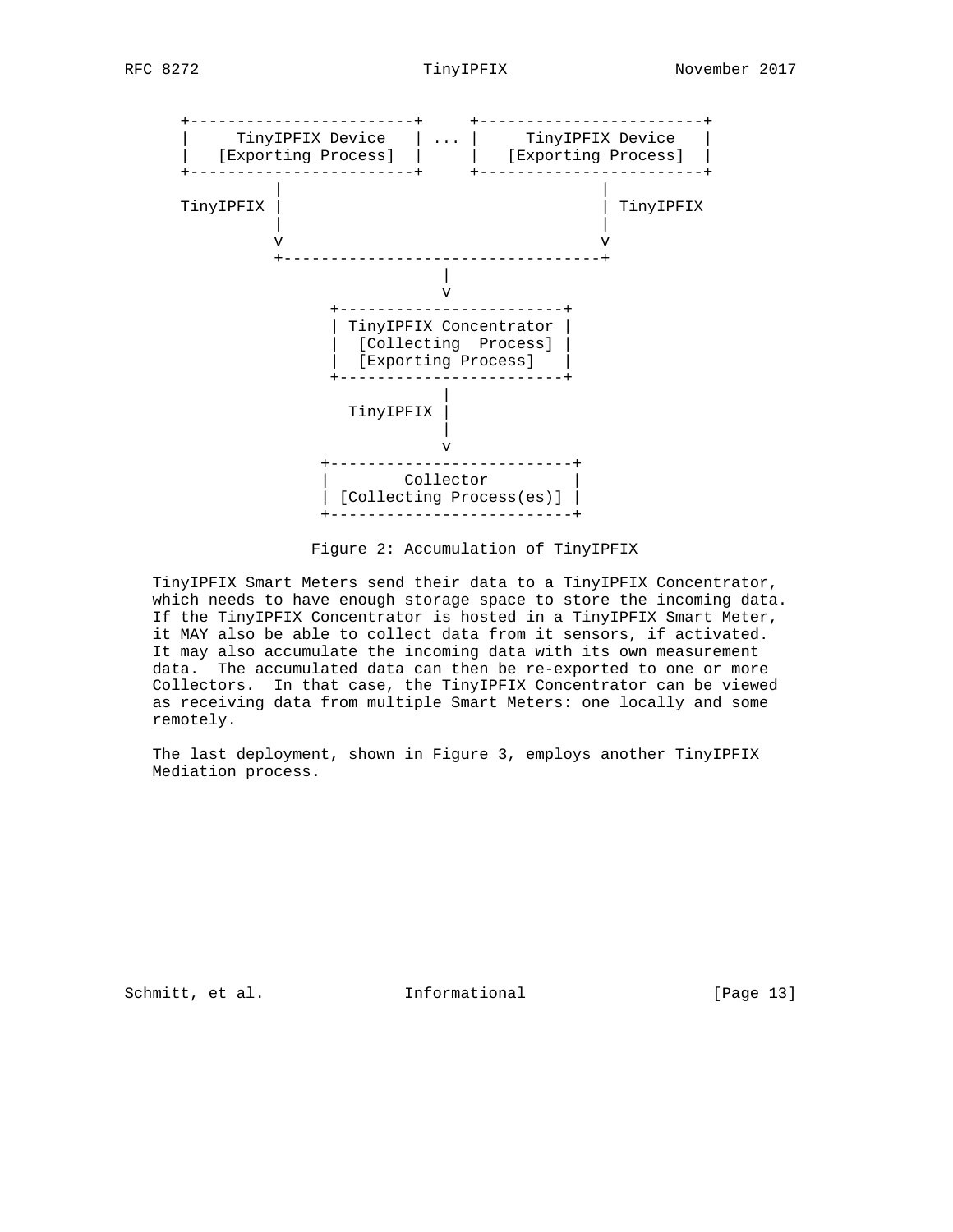

Figure 3: TinyIPFIX Mediator

 In this deployment, the TinyIPFIX Smart Meters transmit their TinyIPFIX Messages to one node, e.g., the base station, which translates the TinyIPFIX Messages to IPFIX Messages. The IPFIX Messages can then be exported into an existing IPFIX infrastructure. The Mediation process from TinyIPFIX to IPFIX is described in Section 7.

6. TinyIPFIX Message Format

 A TinyIPFIX IPFIX Message starts with a TinyIPFIX Message Header, followed by one or more TinyIPFIX Sets. The TinyIPFIX Sets can be either of type TinyIPFIX Template Set or of type TinyIPFIX Data Set. A TinyIPFIX Message MUST only contain one type of TinyIPFIX Set. The format of the TinyIPFIX Message is shown in Figure 4.

| ---------<br>TinyIPFIX Message Header<br>----------- |
|------------------------------------------------------|
| TinyIPFIX Set                                        |
| TinyIPFIX Set                                        |
|                                                      |
| TinyIPFIX Set                                        |

Figure 4: TinyIPFIX Message Format

Schmitt, et al. **Informational** [Page 14]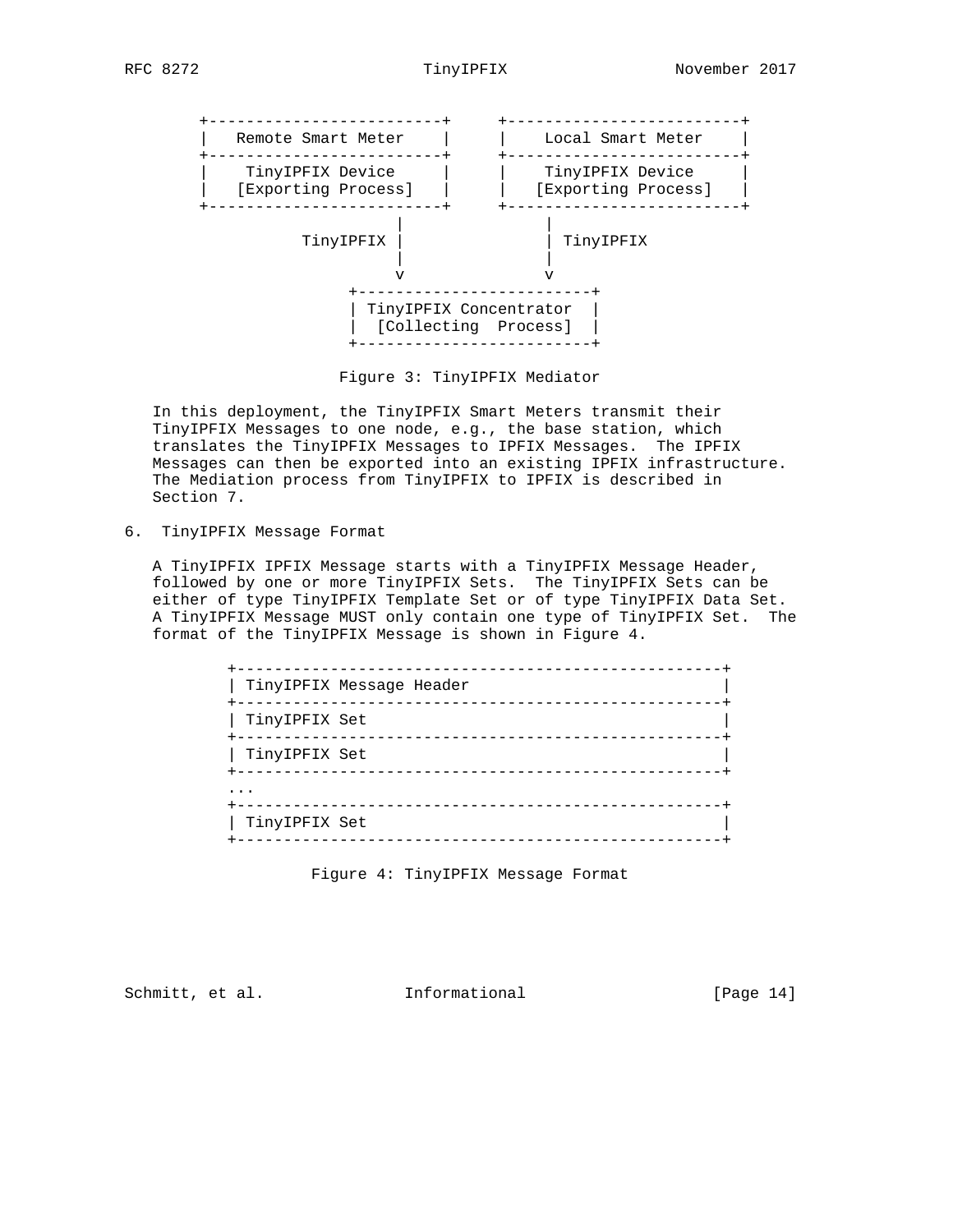## 6.1. TinyIPFIX Message Header

 The TinyIPFIX Message Header is derived from the IPFIX Message Header, with some optimization using field compression. The IPFIX Message Header from [RFC7011] is shown in Figure 5.

| 0 1 2 3 4 5 6 7 8 9 0 1 2 3 4 5 6 7 8 9 0 1 2 3 4 5 6 7 8 9 0 1 |                 |        |  |
|-----------------------------------------------------------------|-----------------|--------|--|
|                                                                 |                 |        |  |
| Version Number                                                  |                 | Length |  |
|                                                                 |                 |        |  |
|                                                                 | Export Time     |        |  |
|                                                                 |                 |        |  |
|                                                                 | Sequence Number |        |  |
|                                                                 |                 |        |  |
|                                                                 | Observation ID  |        |  |
|                                                                 |                 |        |  |

Figure 5: IPFIX Message Header

 The length of the IPFIX Message Header is 16 octets, and every IPFIX Message has to be started with it. The TinyIPFIX Message Header needs to be smaller due to the packet size constraints discussed in Section 3.3. The TinyIPFIX Header consists of a fixed part of three octets as shown in Figure 6, followed by a variable part as shown in Figures 7 to 10.

|                               |        | 0 1 2 3 4 5 6 7 8 9 0 1 2 3 4 5 6 7 8 9 0 1 2 3 4 5 6 7 8 9 |                         |
|-------------------------------|--------|-------------------------------------------------------------|-------------------------|
|                               |        |                                                             |                         |
| SetID<br>E <br>ЕI<br>2 Lookup | Length | Sequence<br>Number                                          | Ext. Sequence<br>Number |
| Ext. SetID                    |        |                                                             |                         |

 Figure 6: Format of the TinyIPFIX Message Header including Fixed and Optional Parts

 The fixed part has a length of 3 octets and consists of the "E1" field (1 bit), the "E2" field (1 bit), the "SetID Lookup" field (4 bits), the "Length" field (10 bits), and the "Sequence Number" field (8 bits). The variable part has a variable length defined by the "E1" and "E2" fields in the fixed header. The four variants are illustrated in Figure 7 to Figure 10 below.

Schmitt, et al. [Page 15]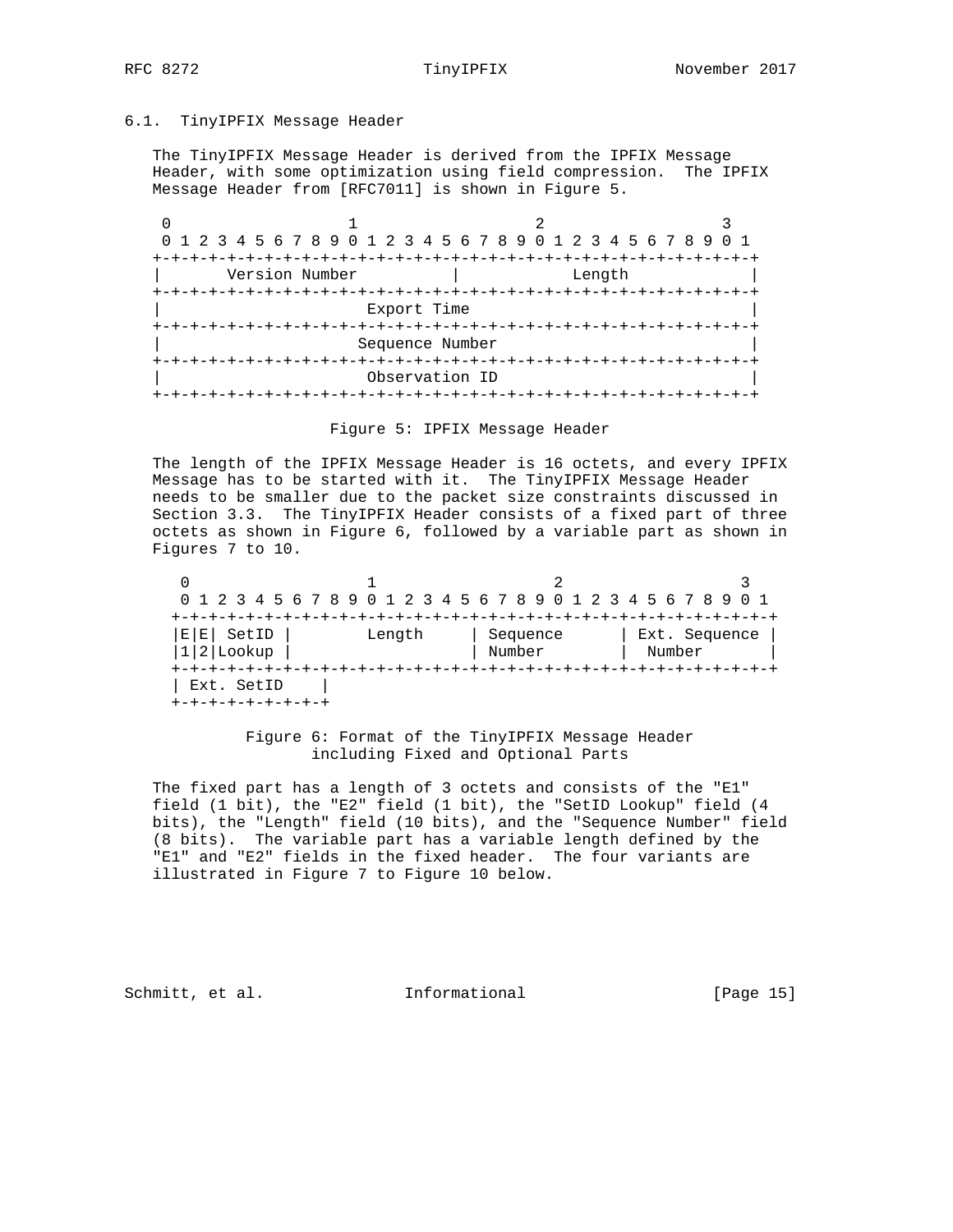$0$  1 2 0 1 2 3 4 5 6 7 8 9 0 1 2 3 4 5 6 7 8 9 0 1 2 3 +-+-+-+-+-+-+-+-+-+-+-+-+-+-+-+-+-+-+-+-+-+-+-+-+ |0|0| SetID | Length | Sequence | | | |Lookup | | Number | +-+-+-+-+-+-+-+-+-+-+-+-+-+-+-+-+-+-+-+-+-+-+-+-+ Figure 7: TinyIPFIX Message Header Format if E1 = E2 = 0  $0$  1 2 3 0 1 2 3 4 5 6 7 8 9 0 1 2 3 4 5 6 7 8 9 0 1 2 3 4 5 6 7 8 9 0 1 +-+-+-+-+-+-+-+-+-+-+-+-+-+-+-+-+-+-+-+-+-+-+-+-+-+-+-+-+-+-+-+-+ |1|0| SetID | Length | Sequence | Ext. SetID | | | |Lookup | | Number | | +-+-+-+-+-+-+-+-+-+-+-+-+-+-+-+-+-+-+-+-+-+-+-+-+-+-+-+-+-+-+-+-+ Figure 8: TinyIPFIX Message Header Format if E1 = 1 and E2 = 0  $0$  1 2 3 0 1 2 3 4 5 6 7 8 9 0 1 2 3 4 5 6 7 8 9 0 1 2 3 4 5 6 7 8 9 0 1 +-+-+-+-+-+-+-+-+-+-+-+-+-+-+-+-+-+-+-+-+-+-+-+-+-+-+-+-+-+-+-+-+ |E|E| SetID | Length | Sequence | Ext. Sequenz | |1|2|Lookup | | Number | Number | +-+-+-+-+-+-+-+-+-+-+-+-+-+-+-+-+-+-+-+-+-+-+-+-+-+-+-+-+-+-+-+-+ Figure 9: TinyIPFIX Message Header Format if E1 = 0 and E2 = 1  $0$  1 2 3 0 1 2 3 4 5 6 7 8 9 0 1 2 3 4 5 6 7 8 9 0 1 2 3 4 5 6 7 8 9 0 1 +-+-+-+-+-+-+-+-+-+-+-+-+-+-+-+-+-+-+-+-+-+-+-+-+-+-+-+-+-+-+-+-+ |1|1| SetID | Length | Sequence | Ext. Sequenz | | | |Lookup | | Number | Number | +-+-+-+-+-+-+-+-+-+-+-+-+-+-+-+-+-+-+-+-+-+-+-+-+-+-+-+-+-+-+-+-+ | Ext. SetID | +-+-+-+-+-+-+-+-+

 Figure 10: TinyIPFIX Message Header Format if E1 = E2 = 1 The fixed header fields are defined as follows [Kothmayr10] [Schmitt2014]:

E1 and E2

 The bits marked "E1" and "E2" control the presence of the field "Ext. SetID" and the presence of the field "Ext. Sequence Number", respectively.

Schmitt, et al. **Informational** [Page 16]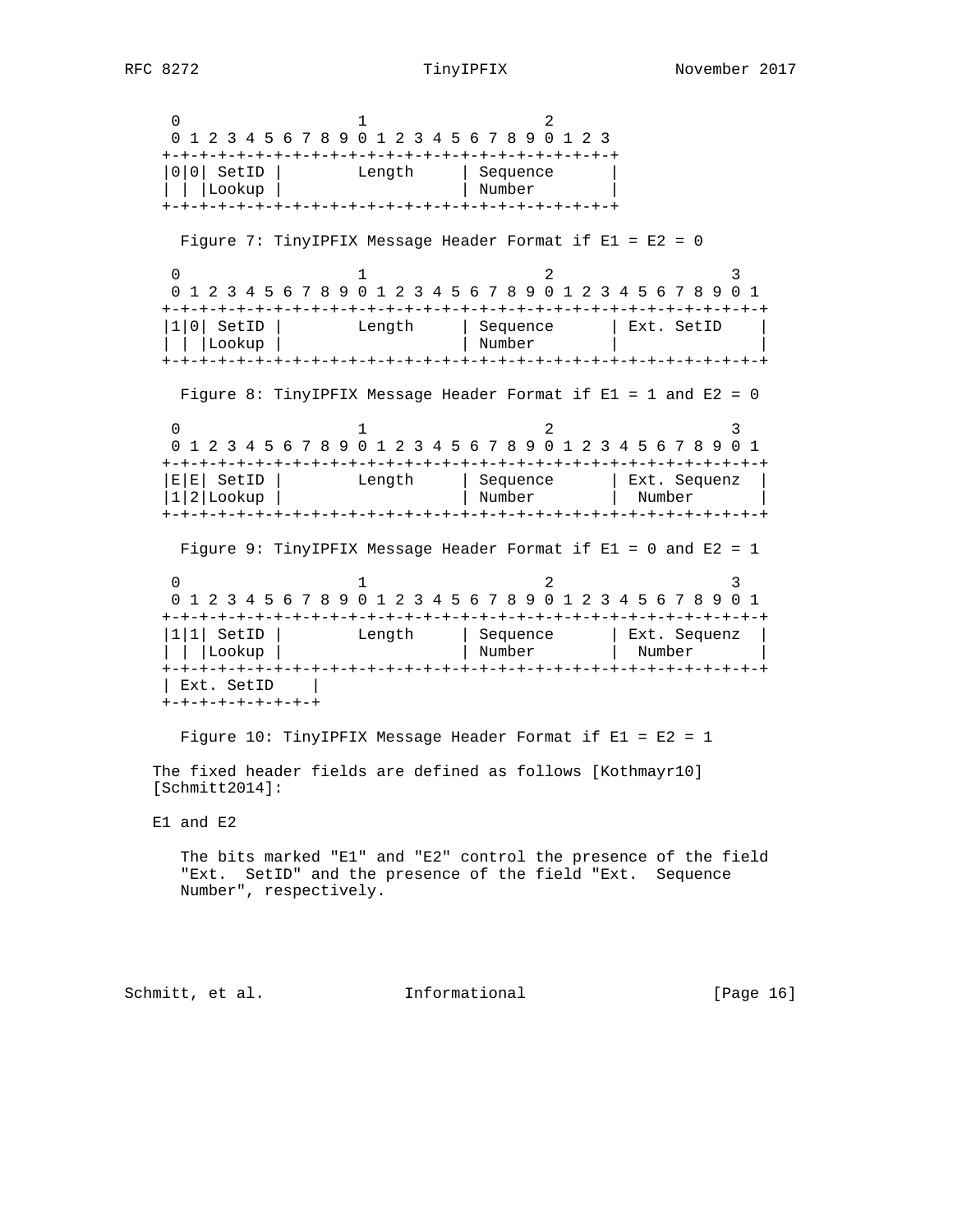## RFC 8272 TinyIPFIX November 2017

 In case E1 = E2 = 0, the TinyIPFIX Message Header has the format shown in Figure 7. The fields Extended Sequence Number and Extended SetID MUST NOT be present.

When E1 = 1, the extended SetID field MUST be present. Custom SetIDs can be specified in the extended SetID field, setting all SetID Lookup bits to 1 (cf. Figure 8.) When evaluated, the value specified in the extended SetID field is shifted left by 8 bits to prevent collisions with the reserved SetIDs 0-255. To reference these, shifting can be disabled by setting all SetID lookup bits to 1.

 Depending on the application, sampling rates might be larger than in typical constrained networks (e.g., Wireless Sensor Networks (WSNs), Cyber-Physical-Systems (CPS)); thus, they may have a large quantity of records per packet. In order to make TinyIPFIX applicable for those cases,  $E2 = 1$  is set (cf. Figure 9). This means the Extended Sequence Number field MUST be present, offering 8-bit more sequence numbers as usual. Depending on the constrained network settings, the combination  $E1 = E2 = 1$  is also possible, resulting in the maximum TinyIPFIX Message header shown in Figure 10 where the Extended Sequence Number field and Extended SetID field MUST both be present.

SetID Lookup

 This field acts as a lookup field for the SetIDs and provides shortcuts to often used SetIDs. Four values are defined:

Value = 0; Look up extended SetID field, Shifting enabled.

Value =  $1$ ; SetID = 2 and message contains a Template definition.

 Value = 2; SetID = 256 and message contains Data Record for Template 256. This places special importance on a single template ID, but, since most sensor nodes only define a single template directly after booting and continue to stream data with this template ID during the whole session lifetime, this shorthand is useful for this case.

Value = 3-14; SetIDs are reserved for future extensions.

Value = 15; look up extended SetID field, shifting enabled.

### Length

The length field has a fixed length of 10 bits.

Schmitt, et al. [Page 17]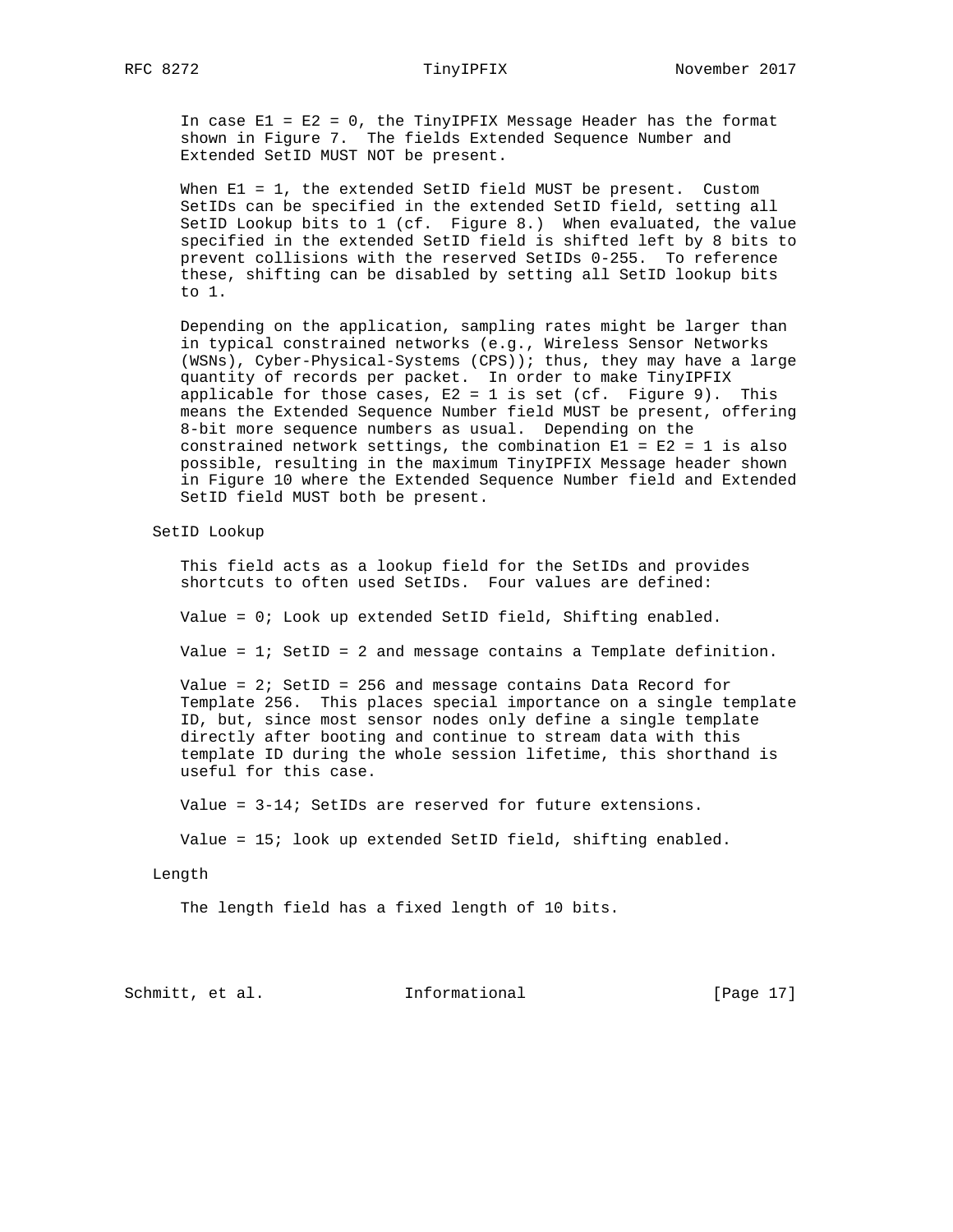## Sequence Number

 Due to the low sampling rate in typical WSNs, the "Sequence Number" field is only one byte long. However, some applications may have a large quantity of records per packet. In this case, the sequence field can be extended to 16 bit by setting the E2-bit to 1.

 Since TinyIPFIX packets are always transported via a network protocol, which specifies the source of the packet, the "Observation Domain" can be equated with the source of a TinyIPFIX packet. Therefore, this IPFIX field has been removed from the TinyIPFIX Header. Should an application require explicit Observation Domain information, each Data Record in the TinyIPFIX data message may contain an Observation Domain ID Information Element; see Section 3.1 of [RFC7011]. The version field has been removed since the SetID lookup field provides room for future extensions. The specification of a 32-bit timestamp in seconds would require the time synchronization across a wireless-sensor network and produces too much overhead. Thus, the "Export Time" field has been removed. If applications should require a concrete observation time (e.g., timestamp), it is RECOMMENDED to include it as a separate Information Element in the TinyIPFIX Records.

# 6.2. TinyIPFIX Set

 A TinyIPFIX Set is a set of TinyIPFIX Template or TinyIPFIX Data Records. Depending on the TinyIPFIX Record type, the TinyIPFIX Set can be either a TinyIPFIX Template Set or a TinyIPFIX Data Set. Every TinyIPFIX Set starts with a TinyIPFIX Set Header and is followed by one or more TinyIPFIX Records.

 The IPFIX Set Header consists of a 2-octet "Set ID" field and a 2-octet "Length" field. These two fields are compressed to 1 octet each for the TinyIPFIX Set Header. The format of the TinyIPFIX Set Header is shown in Figure 11.

 0 1 0 1 2 3 4 5 6 7 8 9 0 1 2 3 4 5 +-+-+-+-+-+-+-+-+-+-+-+-+-+-+-+-+ | Tiny Set ID | Length | +-+-+-+-+-+-+-+-+-+-+-+-+-+-+-+-+

Figure 11: TinyIPFIX Set Header

Schmitt, et al. [Page 18]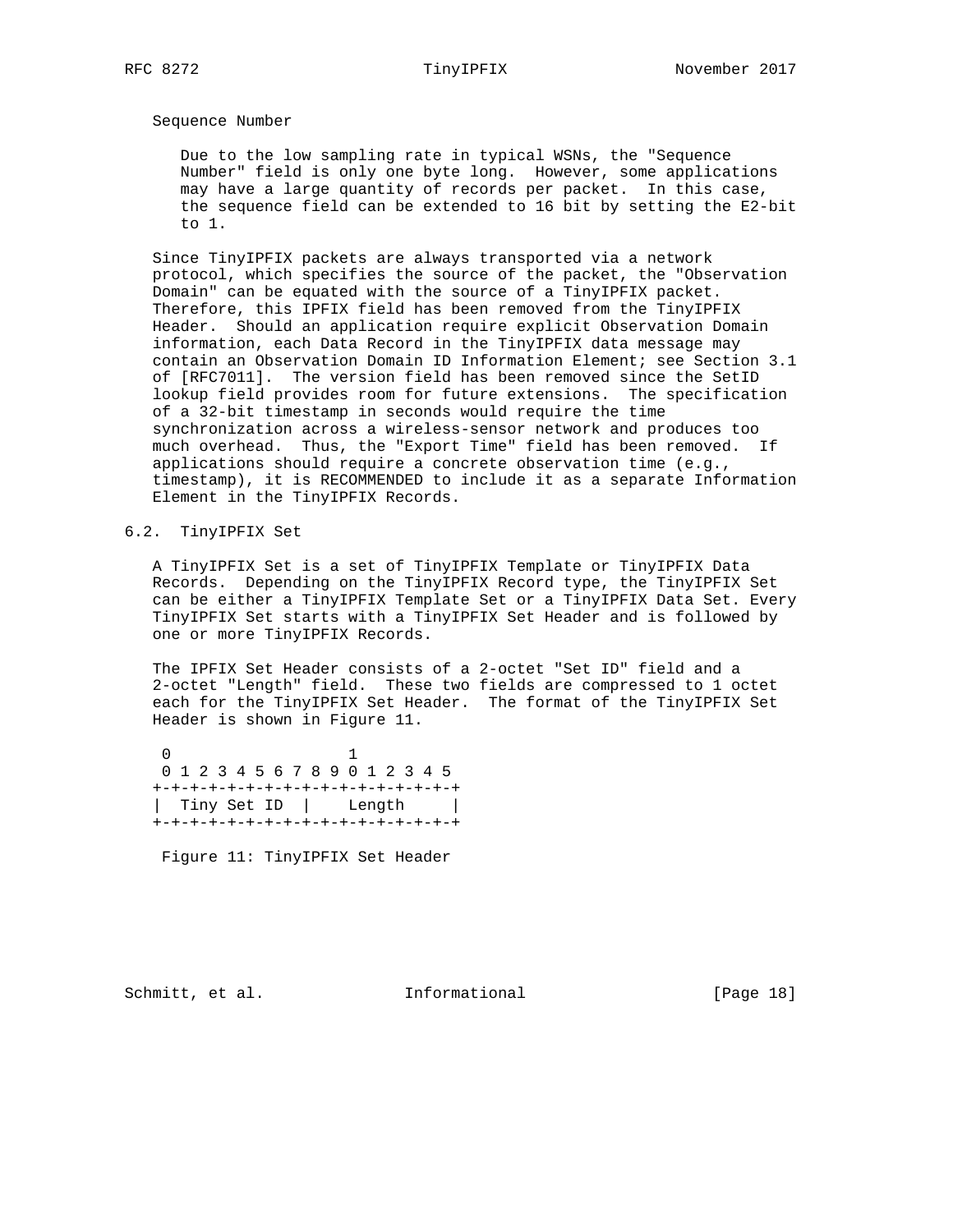The two fields are defined as follows:

TinyIPFIX Set ID

 The "Tiny Set ID" identifies the type of data that is transported in the TinyIPFIX Set. A TinyIPFIX Template Set is identified by TinyIPFIX Set ID 2. This corresponds to the Template Set IDs that are used by IPFIX [RFC7011]. TinyIPFIX Set ID number 3 MUST NOT be used, as Options Templates are not supported; a TinyIPFIX Collector MUST ignore and SHOULD log any Set with Set ID 3. All values from 4 to 127 are reserved for future use. Values above 127 are used for TinyIPFIX Data Sets.

Length

 The "Length" Field contains the total length of the TinyIPFIX Set, including the TinyIPFIX Set Header.

## 6.3. TinyIPFIX Template Record Format

 The format of the TinyIPFIX Template Records is shown in Figure 12. The TinyIPFIX Template Record starts with a TinyIPFIX Template Record Header and this is followed by one or more Field Specifiers. The Field Specifier format is defined as in Section 6.4 and is identical to the Field Specifier definition in [RFC7011].

| TinyIPFIX Template Record Header<br>----------- |
|-------------------------------------------------|
| Field Specifier                                 |
| Field Specifier                                 |
|                                                 |
| Field Specifier                                 |

Figure 12: TinyIPFIX Template Format

 The format of the TinyIPFIX Template Record Header is shown in Figure 13.

Schmitt, et al. [Page 19]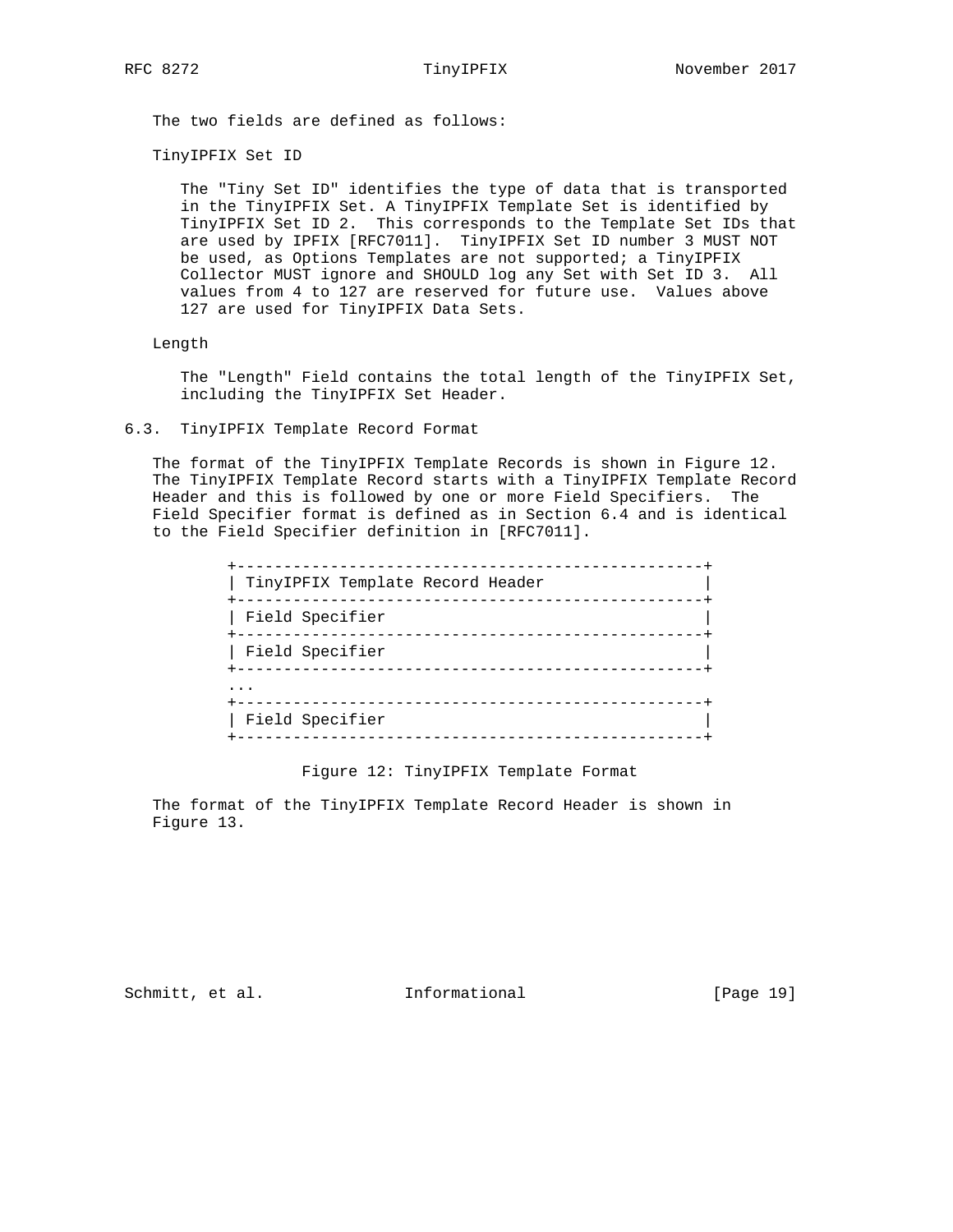0 1 0 1 2 3 4 5 6 7 8 9 0 1 2 3 4 +-+-+-+-+-+-+-+-+-+-+-+-+-+-+-+ | Template ID | Field Count | +-+-+-+-+-+-+-+-+-+-+-+-+-+-+-+

Figure 13: TinyIPFIX Template Record Header

TinyIPFIX Template ID

 Each TinyIPFIX Template Record must have a unique TinyIPFIX Template ID (Comp. Temp ID) between 128 and 255. The TinyIPFIX Template ID must be unique for the given TinyIPFIX Transport Session.

Field Count

The number of fields placed in the TinyIPFIX Template Record.

6.4. Field Specifier Format

 The type and length of the transmitted data is encoded in Field Specifiers within TinyIPFIX Template Records. The Field Specifier is shown in Figure 14 and is identical with the Field Specifier that was defined for IPFIX [RFC7011].

|  |                                      |  |  |  |  |  |  |                   |  |  |  |              |  | 0 1 2 3 4 5 6 7 8 9 0 1 2 3 4 5 6 7 8 9 0 1 2 3 4 5 6 7 8 9 0 1 |  |  |
|--|--------------------------------------|--|--|--|--|--|--|-------------------|--|--|--|--------------|--|-----------------------------------------------------------------|--|--|
|  |                                      |  |  |  |  |  |  |                   |  |  |  |              |  |                                                                 |  |  |
|  | $ E $ Information Element ident. $ $ |  |  |  |  |  |  |                   |  |  |  | Field Length |  |                                                                 |  |  |
|  |                                      |  |  |  |  |  |  |                   |  |  |  |              |  |                                                                 |  |  |
|  |                                      |  |  |  |  |  |  | Enterprise Number |  |  |  |              |  |                                                                 |  |  |
|  |                                      |  |  |  |  |  |  |                   |  |  |  |              |  |                                                                 |  |  |

Figure 14: TinyIPFIX Data Field Specifier

Where:

 $\mathbf{E}$ 

 Enterprise bit. This is the first bit of the Field Specifier. If this bit is zero, the Information Element Identifier identifies an IETF-specified Information Element, and the four-octet Enterprise Number field MUST NOT be present. If this bit is one, the Information Element Identifier identifies an enterprise-specific Information Element, and the Enterprise Number field MUST be present.

Schmitt, et al. **Informational** [Page 20]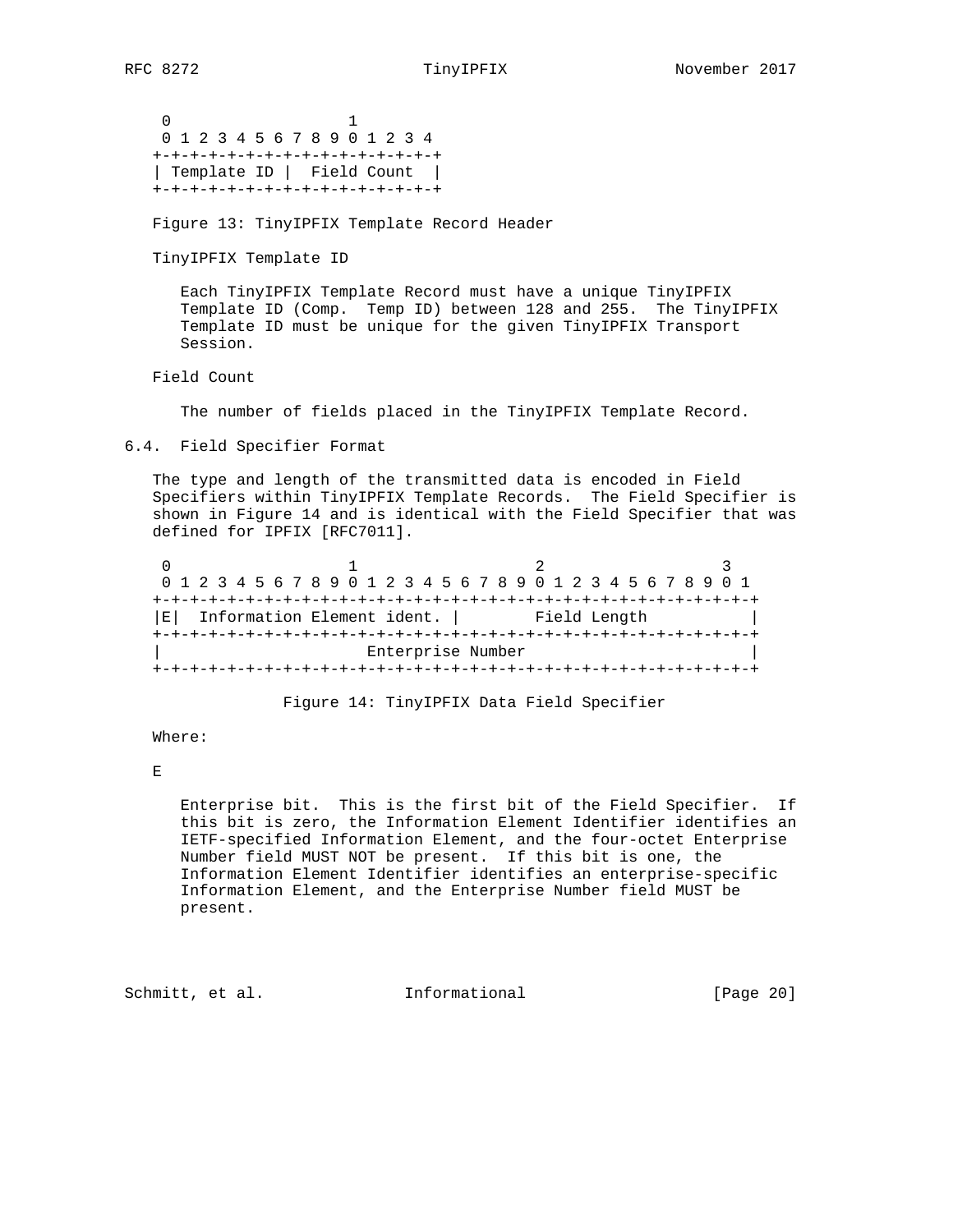Information Element Identifier

A numeric value that represents the type of Information Element.

Field Length

 The length of the corresponding encoded Information Element, in octets. Refer to [RFC7012]. The value 65535 is illegal in TinyIPFIX, as variable-length Information Elements are not supported.

Enterprise Number

 IANA Private Enterprise Number of the authority defining the Information Element identifier in this Template Record.

 Vendors can easily define their own data model by registering a Enterprise ID with IANA. Using their own Enterprise ID, they can use any ID in the way they want them to use.

6.5. TinyIPFIX Data Record Format

 The Data Records are sent in TinyIPFIX Data Sets. The format of the Data Records is shown in Figure 15 and matches the Data Record format from IPFIX.

| Field Value | ------------- |
|-------------|---------------|
| Field Value | --------      |
|             |               |
| Field Value |               |

Figure 15: Data Record Format

7. TinyIPFIX Mediation

 There are two types of TinyIPFIX Intermediate Processes. The first one can occur on the transition between a constrained network (e.g., 6LoWPAN) and the unconstrained network. This mediation changes the network and transport protocol from 6LoWPAN preferring UDP to IP/(SCTP|TCP|UDP) and is shown in Figure 16.

Schmitt, et al. [Page 21]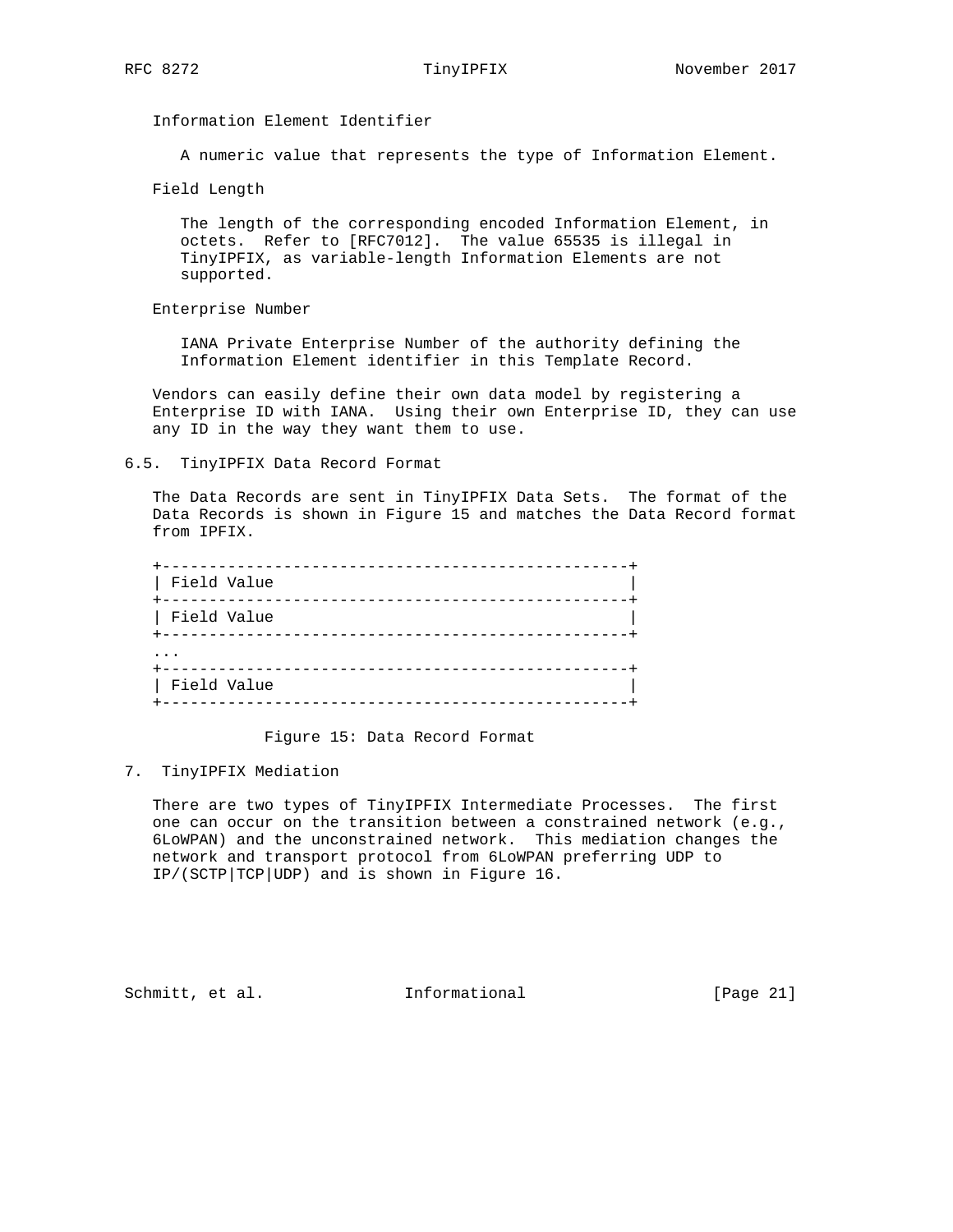

 Figure 16: Translation from TinyIPFIX over 6LoWPAN/UDP to TinyIPFIX over IP/(SCTP|TCP|UDP)

 The mediator removes the TinyIPFIX Messages from the 6LoWPAN/UDP packets and wraps them into the new network and transport protocols. Templates MUST be managed the same way as in the constrained environment after the translation to IP/(SCTP|UDP|TCP) (see Section 8).

 The second type of mediation transforms TinyIPFIX into IPFIX. This process MUST be combined with the transport protocol mediation as shown in Figure 17.

Schmitt, et al. **Informational** [Page 22]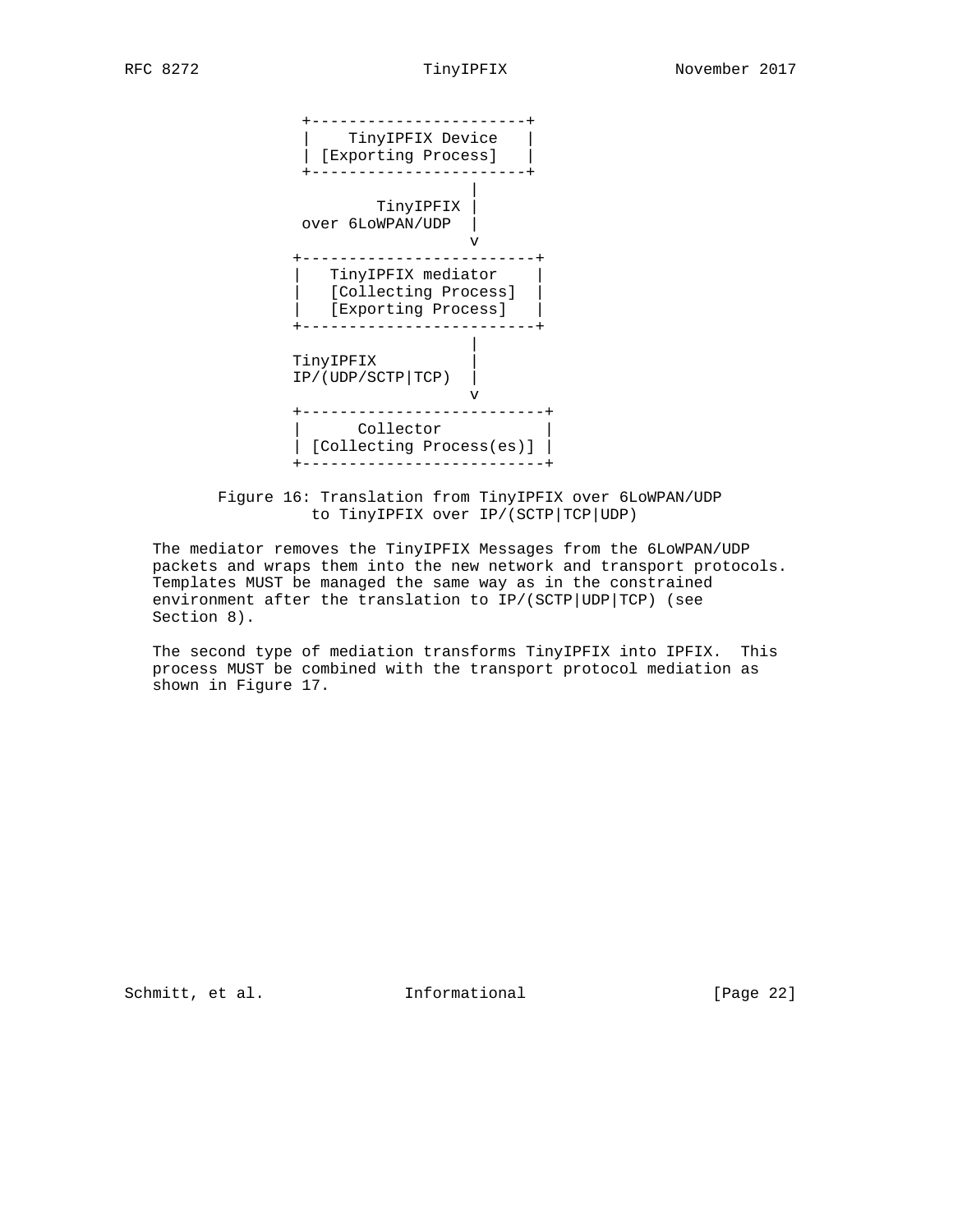

Figure 17: Transformation from TinyIPFIX to IPFIX

 This mediation can also be performed by an IPFIX Collector before parsing the IPFIX message as shown in Figure 18. There is no need for a parser from TinyIPFIX to IPFIX if such a mediation process can be employed in front of an existing IPFIX collector.





Schmitt, et al. **Informational** [Page 23]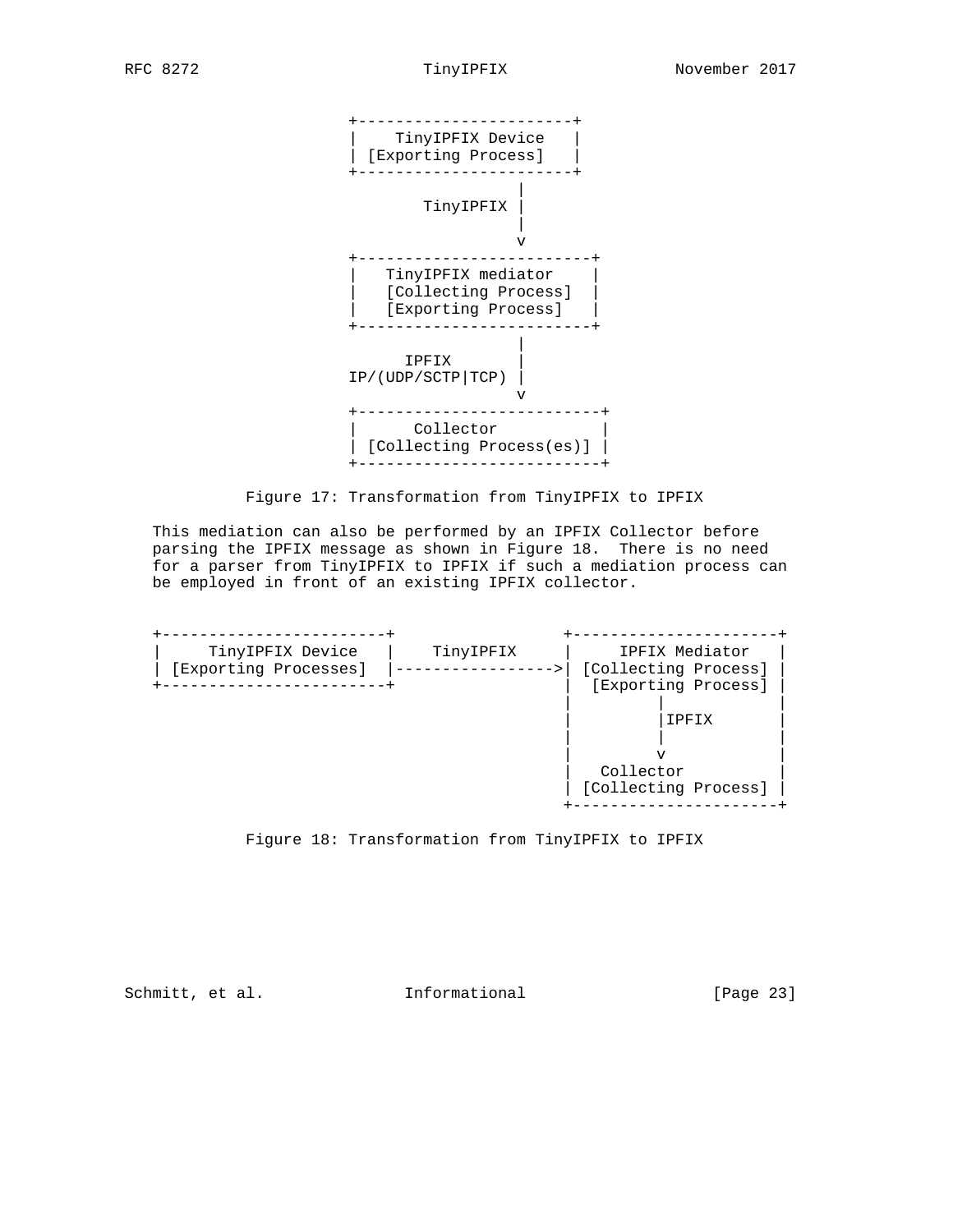The TinyIPFIX Mediation Process has to translate the TinyIPFIX Message Header, the TinyIPFIX Set Headers, and the TinyIPFIX Template Record Header into their counterparts in IPFIX. Afterwards, the new IPFIX Message Length needs to be calculated and inserted into the IPFIX Message header.

## 7.1. Expanding the Message Header

 The fields of the IPFIX Message Header that are shown in Figure 5 can be determined from a TinyIPFIX Message Header as follows:

Version

This is always 0x000a.

### Length

 The IPFIX Message Length can only be calculated after the complete TinyIPFIX Message has been translated. The new length can be calculated by adding the length of the IPFIX Message Header, which is 16 octets, and the length of all Sets that are contained in the IPFIX Message.

### Export Time

 The "Export Time" MUST be generated by the Mediator, and contains the time in seconds since 00:00 UTC Jan 1, 1970, at which the IPFIX Message leaves the Mediator.

### Sequence Number

 If the TinyIPFIX Sequence Number has a length of 4 octets, the original value MUST be used for the IPFIX Message. If the TinyIPFIX Sequence Number has a size of one or two octets, the TinyIPFIX Mediator MUST expand the TinyIPFIX Sequence Number into a four octet field. If the TinyIPFIX Sequence Number was omitted, the Mediator needs to calculate the Sequence Number as per [RFC7011].

## Observation Domain ID

 Since the Observation Domain ID is used to scope templates in IPFIX, it MUST be set to a unique value per TinyIPFIX Exporting Process, using either a mapping algorithmically determined by the Intermediate Process or directly configured by an administrator.

Schmitt, et al. **Informational** [Page 24]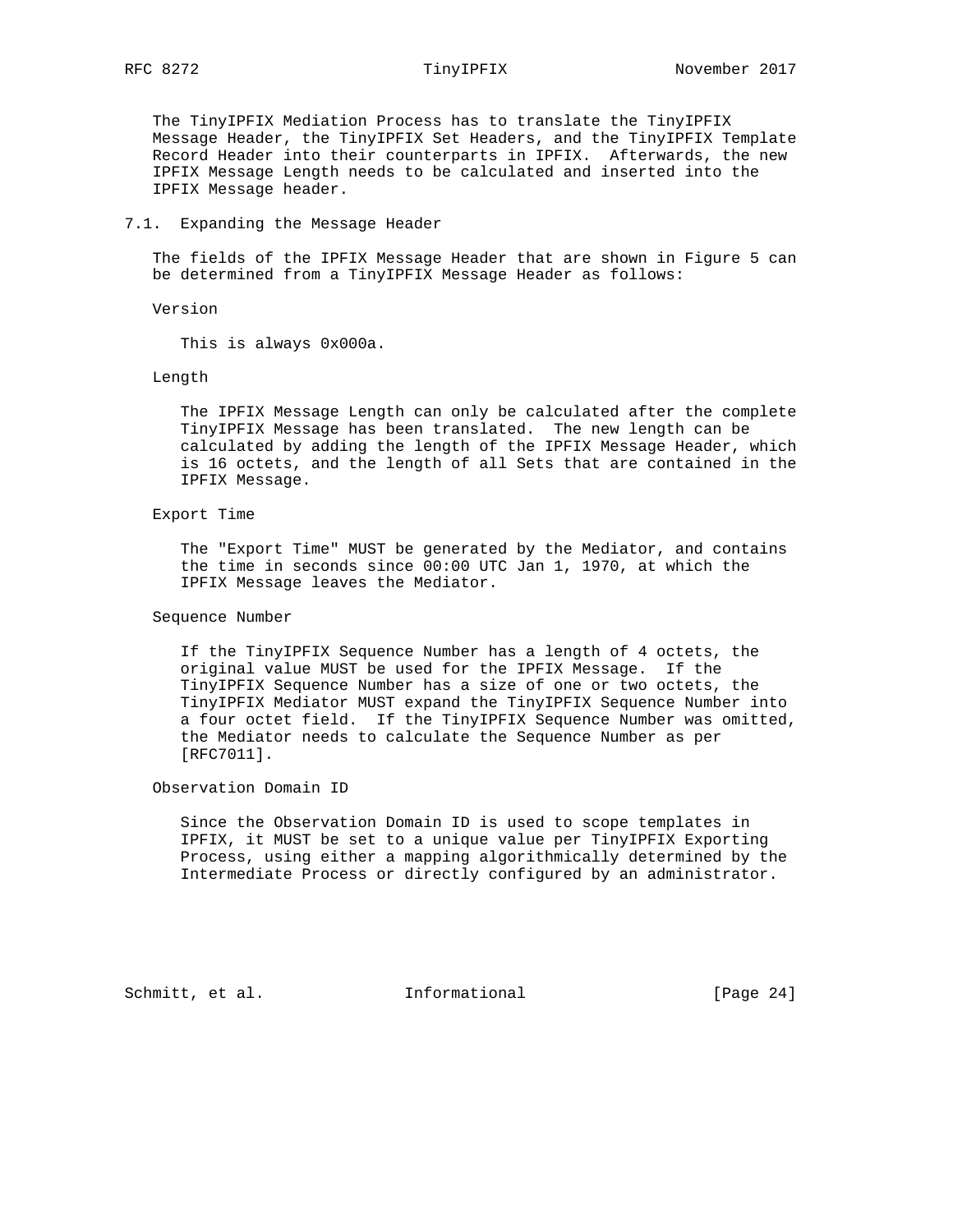## 7.2. Translating the Set Headers

 Both fields in the TinyIPFIX Set Header have a size of 1 octet and need to be expanded:

Set ID

 The field needs to be expanded from 1 octet to 2 octets. If the Set ID is below 128, no recalculation needs to be performed. This is because all IDs below 128 are reserved for special messages and match the IDs used in IPFIX. The TinyIPFIX Set IDs starting with 128 identify TinyIPFIX Data Sets. Therefore, every TinyIPFIX Set ID above number 127 needs to be incremented by number 128 because IPFIX Data Set IDs are numbered above 255.

Set Length

 The field needs to be expanded from one octet to two octets. It needs to be recalculated by adding a value of 2 octets to match the additional size of the Set Header. For each TinyIPFIX Template Record that is contained in the TinyIPFIX Set, 2 more octets need to be added to the length.

7.3. Expanding the Template Record Header

 Both fields in the TinyIPFIX Template Record Header have a length of one octet and therefore need translation:

Template ID

 The field needs to be expanded from one octet to two octets. The Template ID needs to be increased by a value of 128.

Field Count

The field needs to be expanded from one octet to 2 octets.

8. Template Management

 As with IPFIX, TinyIPFIX Template Management depends on the transport protocol used. If TCP or SCTP is used, it can be ensured that TinyIPFIX Templates are delivered reliably. If UDP is used, reliability cannot be guaranteed: template loss can occur. If a Template is lost on its way to the Collector, any following TinyIPFIX Data Records that refer to this TinyIPFIX Template cannot be decoded. Template Withdrawals are not supported in TinyIPFIX. This is generally not a problem, because most sensor nodes only define a single static template directly after booting.

Schmitt, et al. **Informational** [Page 25]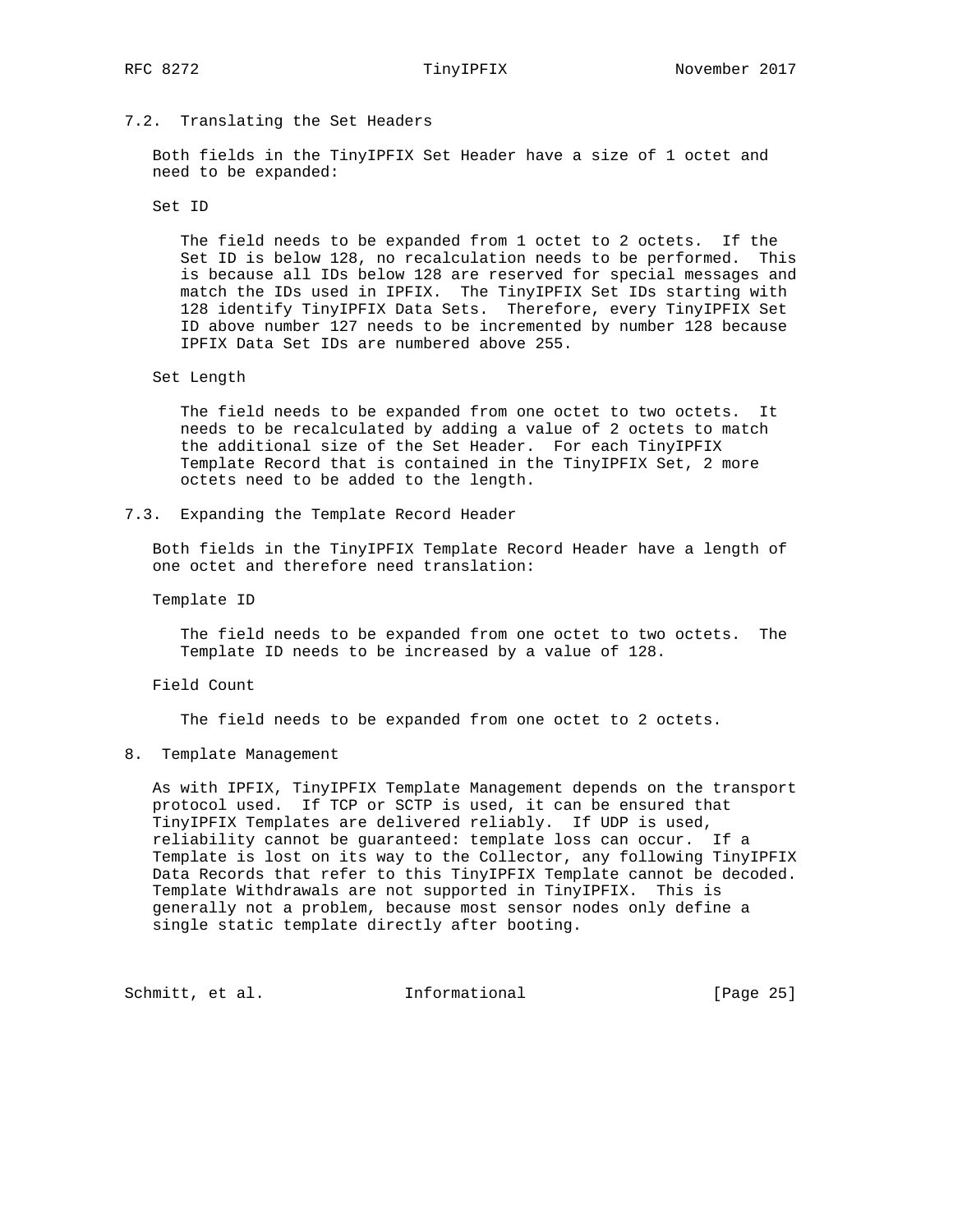# 8.1. TCP/SCTP

 If TCP or SCTP is used for the transmission of TinyIPFIX, Template Management MUST be performed as defined in [RFC7011] for IPFIX, with the exception of Template Withdrawals, which are not supported in TinyIPFIX. Template Withdrawals MUST NOT be sent by TinyIPFIX Exporters.

# 8.2. UDP

 All specifications for Template Management from [RFC7011] apply unless specified otherwise in this document.

 TinyIPFIX Templates MUST be sent by a TinyIPFIX Exporter before any TinyIPFIX Data Set that refers to the TinyIPFIX Template is transmitted. TinyIPFIX Templates are not expected to change over time in TinyIPFIX and, thus, they should be pre-shared. TinyIPFIX Devices have a default setup when deployed; after booting, they announce their TinyIPFIX Template directly to the network and MAY repeat it if UDP is used. Hence, a TinyIPFIX Template that has been sent once MAY NOT be withdrawn and MUST NOT expire. If a TinyIPFIX Smart Meter wants to use another TinyIPFIX Template, it MUST use a new TinyIPFIX Template ID for the TinyIPFIX Template.

 While UDP is used, reliable transport of TinyIPFIX Templates cannot be, guaranteed and TinyIPFIX Templates can be lost. A TinyIPFIX Exporter MUST expect TinyIPFIX Template loss. Therefore, it MUST re-send its TinyIPFIX Templates periodically. A TinyIPFIX Template MUST be re-sent after a fixed number N of TinyIPFIX Messages that contain TinyIPFIX Data Sets referring to the TinyIPFIX Template. The number N MUST be configured by the application developer. Retransmission and the specification of N can be avoided if TinyIPFIX Exporter and TinyIPFIX Collector use pre-shared templates.

9. Security Considerations

 The same security considerations as for the IPFIX Protocol [RFC7011] apply.

10. IANA Considerations

This document does not require any IANA actions.

Schmitt, et al. **Informational** [Page 26]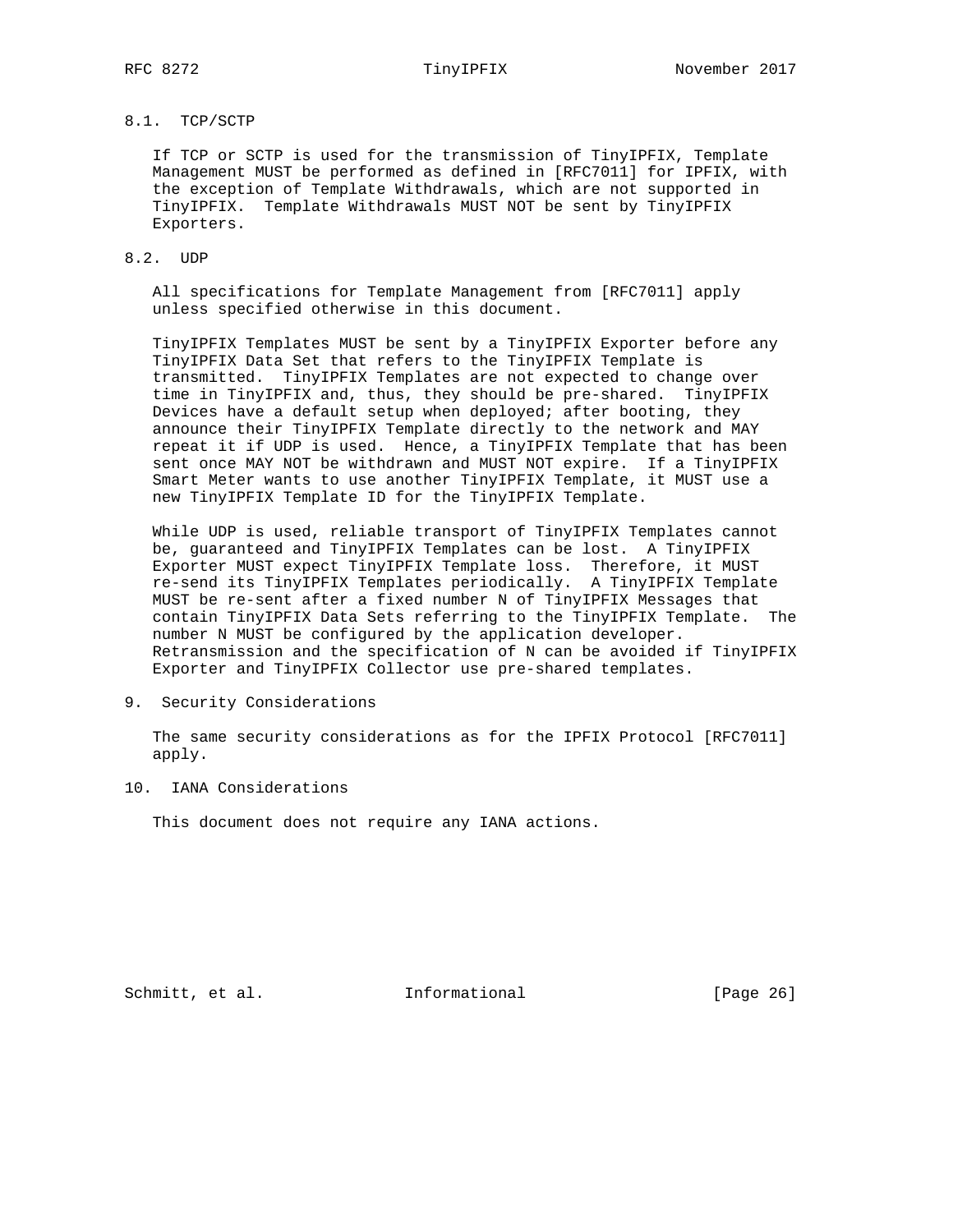# 11. References

- 11.1. Normative References
	- [RFC2119] Bradner, S., "Key words for use in RFCs to Indicate Requirement Levels", BCP 14, RFC 2119, DOI 10.17487/RFC2119, March 1997, <https://www.rfc-editor.org/info/rfc2119>.
	- [RFC4944] Montenegro, G., Kushalnagar, N., Hui, J., and D. Culler, "Transmission of IPv6 Packets over IEEE 802.15.4 Networks", RFC 4944, DOI 10.17487/RFC4944, September 2007, <https://www.rfc-editor.org/info/rfc4944>.
	- [RFC5153] Boschi, E., Mark, L., Quittek, J., Stiemerling, M., and P. Aitken, "IP Flow Information Export (IPFIX) Implementation Guidelines", RFC 5153, DOI 10.17487/RFC5153, April 2008, <https://www.rfc-editor.org/info/rfc5153>.
	- [RFC5470] Sadasivan, G., Brownlee, N., Claise, B., and J. Quittek, "Architecture for IP Flow Information Export", RFC 5470, DOI 10.17487/RFC5470, March 2009, <https://www.rfc-editor.org/info/rfc5470>.
	- [RFC5982] Kobayashi, A., Ed. and B. Claise, Ed., "IP Flow Information Export (IPFIX) Mediation: Problem Statement", RFC 5982, DOI 10.17487/RFC5982, August 2010, <https://www.rfc-editor.org/info/rfc5982>.
	- [RFC6183] Kobayashi, A., Claise, B., Muenz, G., and K. Ishibashi, "IP Flow Information Export (IPFIX) Mediation: Framework", RFC 6183, DOI 10.17487/RFC6183, April 2011, <https://www.rfc-editor.org/info/rfc6183>.
	- [RFC7011] Claise, B., Ed., Trammell, B., Ed., and P. Aitken, "Specification of the IP Flow Information Export (IPFIX) Protocol for the Exchange of Flow Information", STD 77, RFC 7011, DOI 10.17487/RFC7011, September 2013, <https://www.rfc-editor.org/info/rfc7011>.
	- [RFC7012] Claise, B., Ed. and B. Trammell, Ed., "Information Model for IP Flow Information Export (IPFIX)", RFC 7012, DOI 10.17487/RFC7012, September 2013, <https://www.rfc-editor.org/info/rfc7012>.
	- [RFC8174] Leiba, B., "Ambiguity of Uppercase vs Lowercase in RFC 2119 Key Words", BCP 14, RFC 8174, DOI 10.17487/RFC8174, May 2017, <https://www.rfc-editor.org/info/rfc8174>.

| [Page 27]<br>Schmitt, et al.<br>Informational |  |  |  |  |  |  |  |  |
|-----------------------------------------------|--|--|--|--|--|--|--|--|
|-----------------------------------------------|--|--|--|--|--|--|--|--|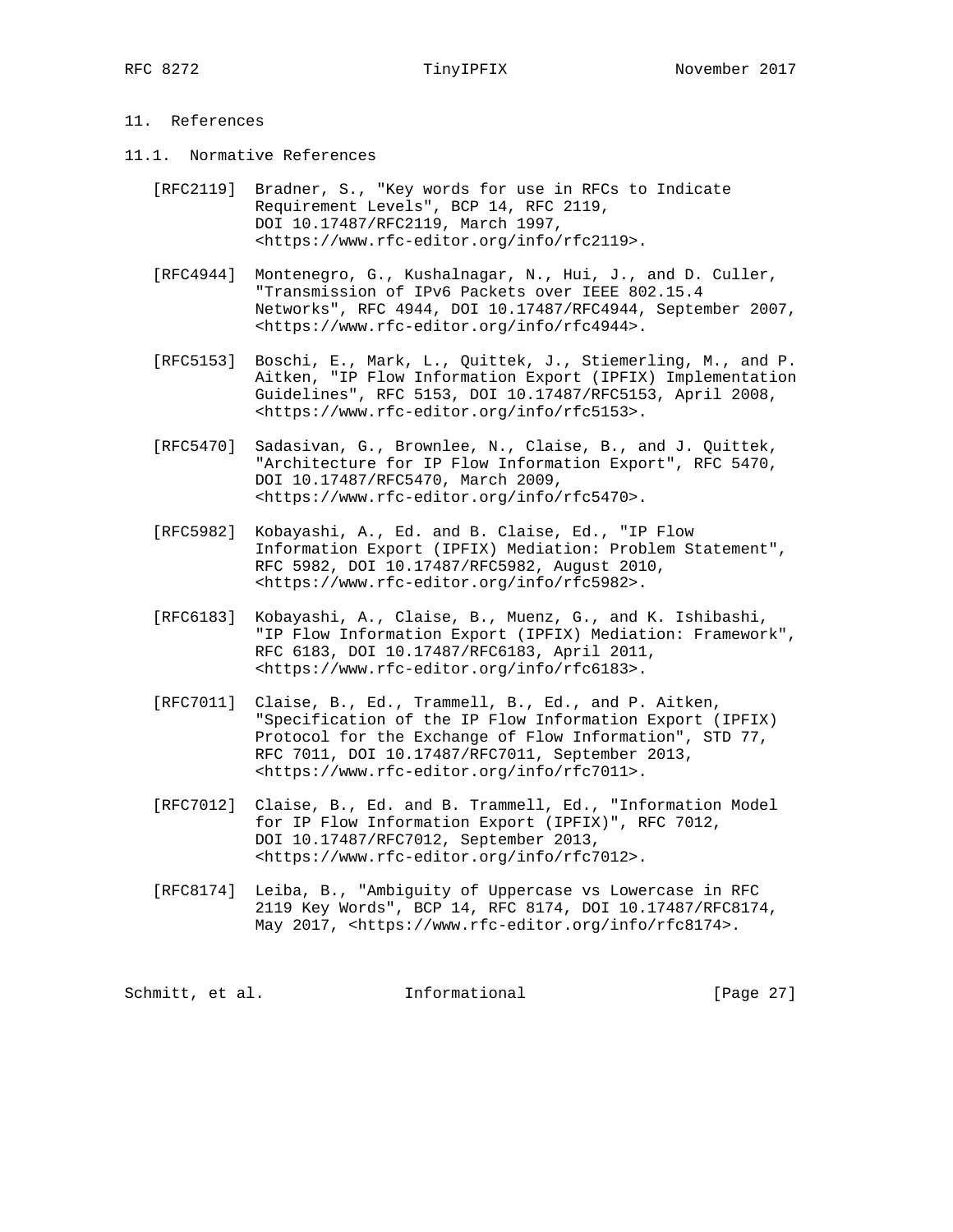# 11.2. Informative References

 [Advantic] ADVANTIC SISTEMAS Y SERVICIOS S.L., <https://www.advanticsys.com/>, 2017.

[GreatDuck]

 Mainwaring, A., Polastre, J., Szewczyk, R., Culler, D., and J. Anderson, "Wireless Sensor Networks for Habitat Monitoring", In Proceedings of the 1st ACM international workshop on Wireless sensor networks and applications ACM, pp. 88-97, DOI 10.1145/570738.570751, 2002.

- [Harvan08] Harvan, M. and J. Schoenwaelder, "TinyOS Motes on the Internet: IPv6 over 802.15.4 (6LoWPAN)", DOI 10.1515/piko.2008.0042, December 2008.
- [IRIS] Memsic, "Data Sheet IRIS", 2017, <http://www.memsic.com/userfiles/files/Datasheets/WSN/ IRIS\_Datasheet.pdf>.
- [Kim07] Kim, S., Pakzad, S., Culler, D., Demmel, J., Fenves, G., Glaser, S., and M. Turon, "Health monitoring of civil infrastructures using wireless sensor networks", Proceedings of the 6th international conference on Information processing in sensor networks (IPSN 2007), Cambridge, MA, ACM Press, pp. 254-263, DOI 10.1145/1236360.1236395, April 2007.

[Kothmayr10]

 Kothmayr, T., "Data Collection in Wireless Sensor Networks for Autonomic Home Networking", Bachelor Thesis, Technical University of Munich, Munich, Germany, January 2010.

[openMote] openMote Technologies S.L., 2017, <http://openmote.com>.

[Schmitt09]

 Schmitt, C. and G. Carle, "Applications for Wireless Sensor Networks", Handbook of Research on P2P and Grid Systems for Service-Oriented Computing: Models, Methodologies and Applications, Edited by Antonopoulos N., Exarchakos G., Li M., and A. Liotta, Information Science Publishing, Chapter 46, pp. 1076-1091, ISBN: 978-1615206865, 2010.

Schmitt, et al. **Informational** [Page 28]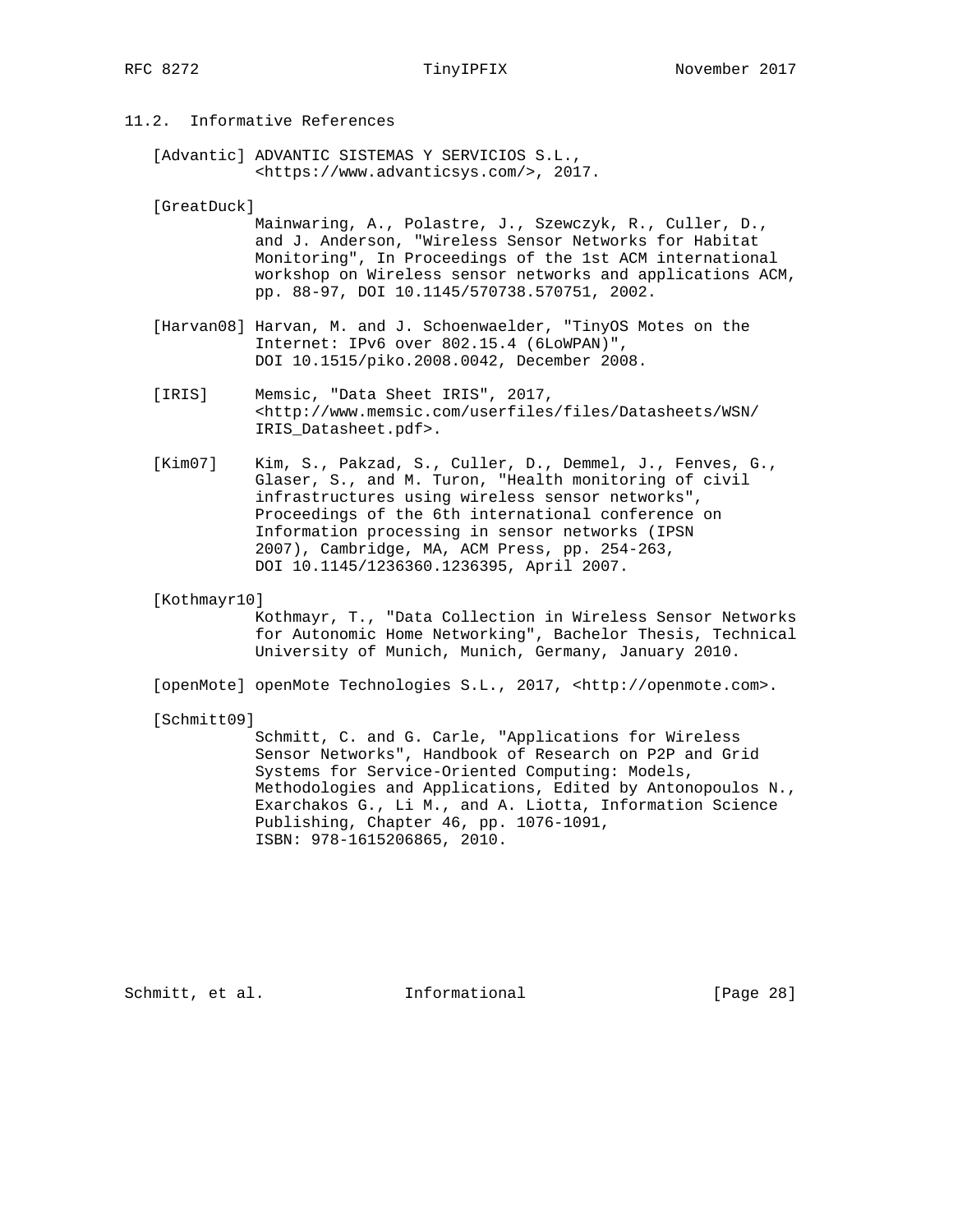[Schmitt2014]

 Schmitt, C., Kothmayr, T., Ertl, B., Hu, W., Braun, L., and G. Carle, "TinyIPFIX: An efficient application protocol for data exchange in cyber physical systems", Computer Communications, ELSEVIER, Vol. 74, pp. 63-76, DOI 10.1016/j.comcom.2014.05.012, 2016.

[Schmitt2017]

 Schmitt, C., Anliker, C., and B. Stiller, "Efficient and Secure Pull Requests for Emergency Cases Using a Mobile Access Framework", Managing the Web of Things: Linking the Real World to the Web, Edited by Sheng, M., Qin, Y., Yao, L., and B. Benatallah, Morgen Kaufmann (imprint of Elsevier), Chapter 8, pp. 229-247, ISBN: 978-0-12-809764-9, 2017.

- [SMPC04] Szewczyk, R., Mainwaring, A., Polastre, J., and D. Culler, "An analysis of a large scale habitat monitoring application", Proceedings of the 2nd international conference on Embedded networked sensor systems (SenSys 04), DOI 10.1145/1031495.1031521, November 2004.
- [TelosB] Memsic, "Data Sheet TelosB", 2017, <http://www.memsic.com/userfiles/files/DataSheets/WSN/ telosb\_datasheet.pdf>.
- [Tolle05] Tolle, G., Polastre, J., Szewczyk, R., Culler, D., Turner, N., Tu, K., Burgess, S., Dawnson, T., Buonadonna, P., Gay, D., and W. Hong, "A macroscope in the redwoods", Proceedings of the 3rd international conference on Embedded networked sensor systems (SenSys 05), DOI 10.1145/1098918.1098925, November 2005.

### Acknowledgments

 Many thanks to Lothar Braun, Georg Carle, and Benoit Claise, who contributed significant work to earlier draft versions of this work, especially to the document titled "Compressed IPFIX for Smart Meters in Constrained Networks".

 Many thanks to Thomas Kothmayr, Michael Meister, and Livio Sgier, who implemented TinyIPFIX (except the mediator) for TinyOS 2.x and Contiki 2.7/3.0 for 3 different sensor platforms (IRIS, TelosB, and OpenMote).

Schmitt, et al. 1nformational [Page 29]